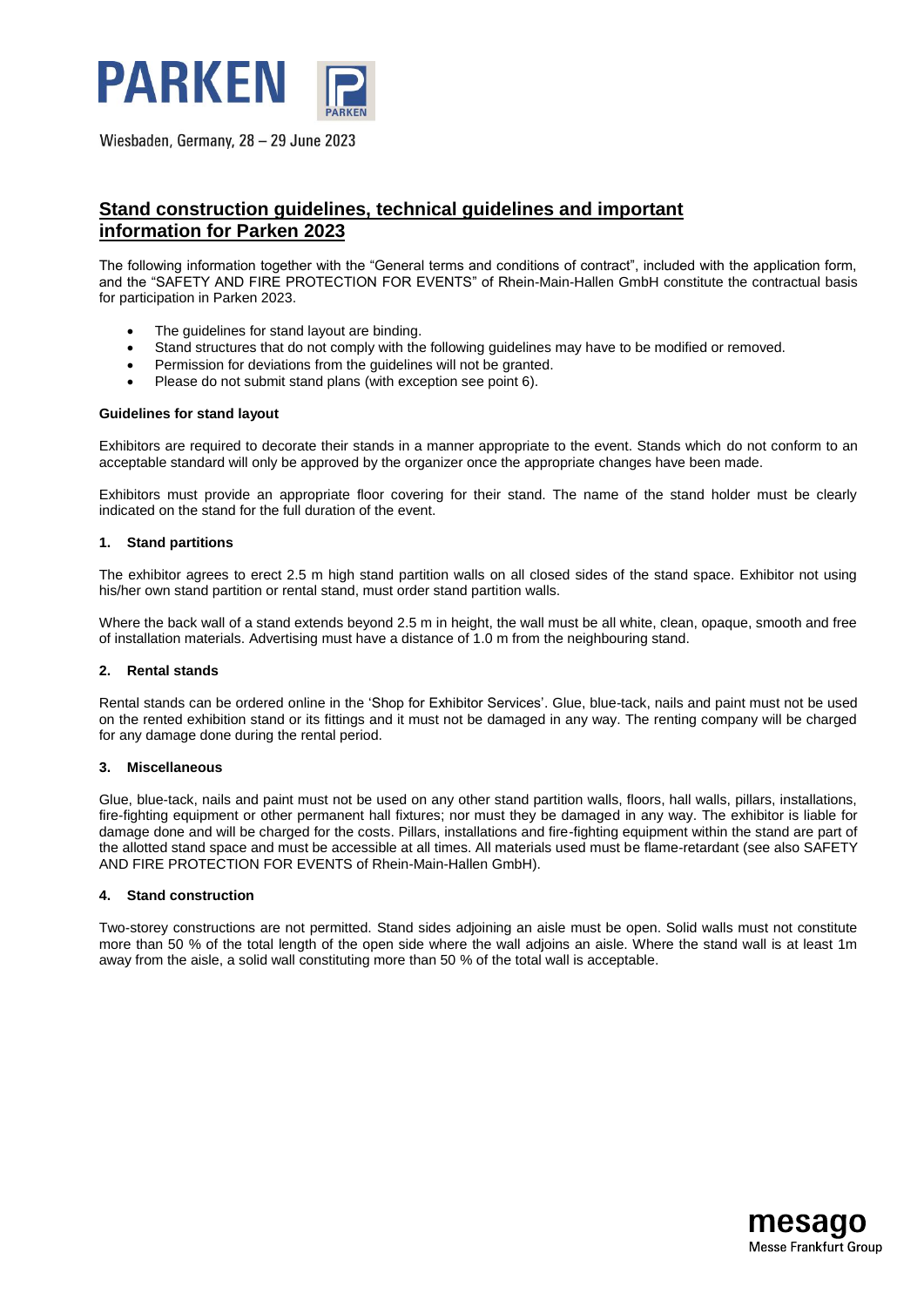

#### **5. Stand construction heights**

The maximum stand construction height in all halls is 4.5 m. [Stand construction permits](https://download.mesago.de/PRK/PRK2023/Service/Registration_for_stand_construction.pdf) are required from a **height of over 2.5 m!** Construction restrictions may occur.

| Hall              | Maximum construction height (top edge rigging)                  |
|-------------------|-----------------------------------------------------------------|
| Hall Nord and Süd | 4.5 m (Stand construction heigher than 2.5 m require approval!) |

#### **6. Stand construction permits**

Assuming that the technical guidelines have been observed in the design and execution of the stand, all exhibition stands measuring over 2.5 m in height, mobile stands, and special structures and constructions require the prior approval of the exhibition management. Any vehicles or shipping containers in the exhibition halls are also subject to approval.

Testing and approving exhibition stands that require approval:

For all stands and structures measuring more than 2.5 m, the exhibitor is required to present Rhein-Main-Hallen GmbH with two copies of a stand plan at least six weeks before the start of the event. The plan must be in German, on a scale of at least 1:100 and feature the floor plan and several views of the stand.

If you have a stand requiring approval, please fill out the stand approval form which you can find [here](https://download.mesago.de/PRK/PRK2023/Service/Registration_for_stand_construction.pdf) and in the Shop for Exhibitor Services.

After the plan has been checked, a copy with an approval mark will be sent back to the exhibitor/stand installer. The stand installation may not begin until the plan has been approved by Rhein-Main-Hallen GmbH

#### **7. Modification or removal of stand structures not in accordance with the regulations**

Stand structures that do not comply with the Technical Regulations or legal requirements may be subject to modification or removal. If the necessary modifications or the removal are not done by the prescribed date, the organizer is authorized to have modifications or removal carried out at the expense and risk of the exhibitor.

> **Please forward this information to your stand construction team or to your authorised stand constructor.**

**The guidelines for stand layout are binding. Permission for deviations from the guidelines will not be granted. Please do not submit any stand plans (with exception see point 6)!**

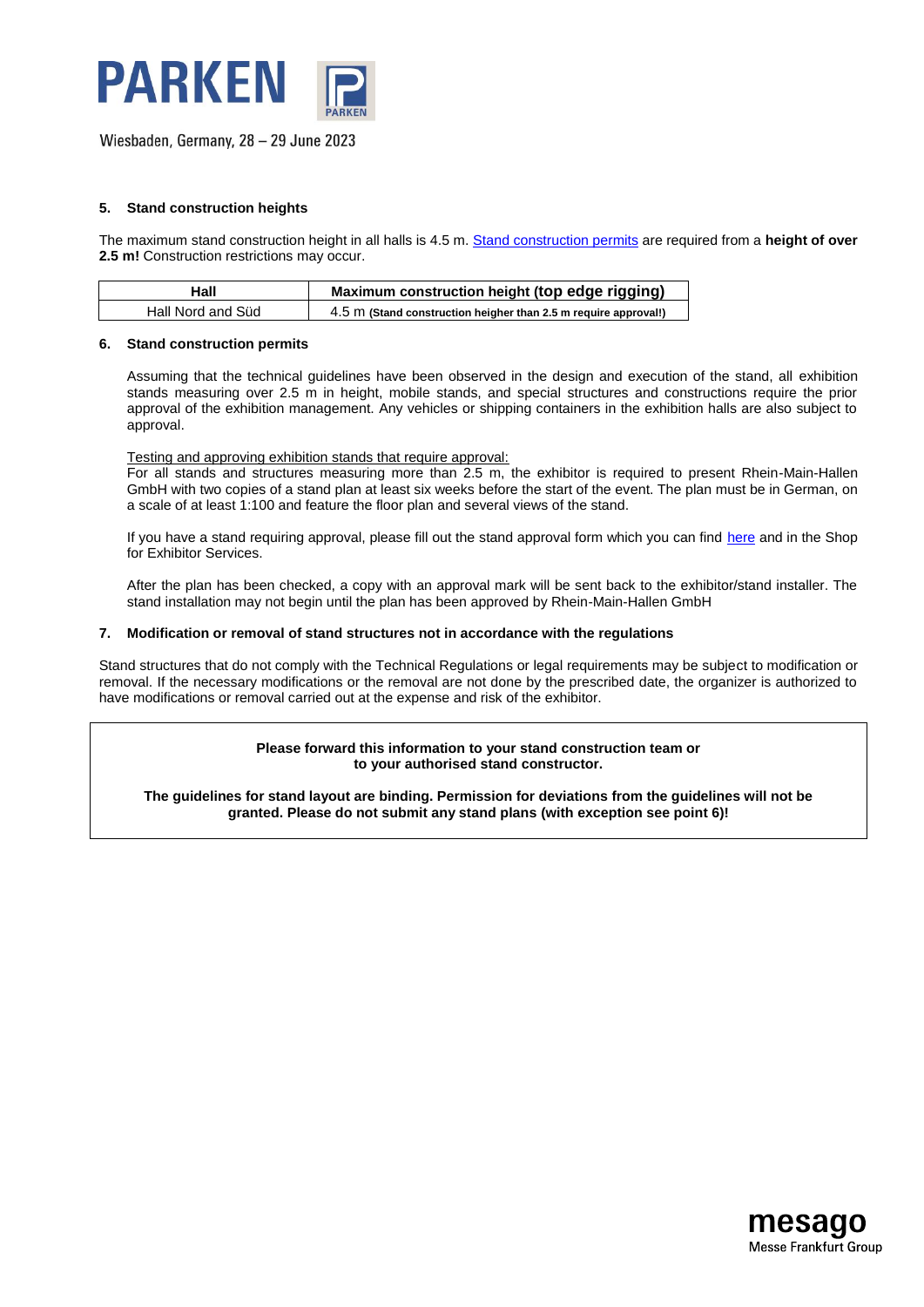

#### **1. ASSEMBLY AND DISMANTLING**

Entry passes are not required during the assembly and dismantling periods.

#### **a) Assembly**

| Monday,  | 26 June 2023 | $07:00 - 22:00$ hrs |
|----------|--------------|---------------------|
| Tuesday, | 27 June 2023 | 07:00 – 22:00 hrs   |

In cases where the assembly of a stand has not begun by 15:00 hrs on Tuesday, 27 June 2023 and no other instructions have been received, the event organiser will undertake this task. The exhibitor will be charged for this work.

#### **b. Dismantling**

| Thursday, | 29 June 2023 | $15:00 - 22:00$ hrs |
|-----------|--------------|---------------------|
| Friday,   | 30 June 2023 | $07:00 - 22:00$ hrs |

Full or partial dismantling of stands or removal of exhibits before the end of the exhibition is not permitted. Exhibitors contravening this rule are liable to a penalty of 50 % of the stand rent. The exhibition area is to be restored to its original state after dismantling the stand. The exhibitor is responsible for any damage caused by incorrect handling.

The organizer is entitled to dismantle and store the stand equipment and exhibits at the cost of the exhibitor if the stand space is not cleared by the end of the official dismantling time. Stand units on joint stands must be cleared by the participants on Thursday, 29 June 2023 at the latest 1 hour after the end of the fair.

#### **c. Extended assembly**

Extensions to the assembly period may be requested.

Please contact Ms Cara Seiler in writing form [cara.seiler@mesago.com.](mailto:cara.seiler@mesago.com)

Since the aisles in the halls act as escape routes in case of emergency, it is vital that they remain clear of all obstructions during the assembly and dismantling periods. Keeping the aisles clear also allows for orderly assembly. Storage in the aisles of stand construction materials, empty containers and exhibits is therefore prohibited.

In the event of non-compliance, the organizer reserves the right to have the objects removed at the exhibitor's cost. Empty containers are to be removed without delay.

For the latest information regarding vehicle access please check the Last Minute Information for exhibitors which will be sent to you approximately 4 weeks before the exhibition.

#### **2. OPENING HOURS**

| Wednesday, | 28 June 2023 | $09:00 - 17:00$ hrs |
|------------|--------------|---------------------|
| Thursday,  | 29 June 2023 | $09:00 - 15:00$ hrs |

Exhibitors are admitted to the exhibition halls one hour before the fair begins (on Wednesday 2 hours). The exhibition stands are to be manned no later than 15 minutes before the exhibition opens. For security reasons, exhibitors must leave the halls by no later than one hour past end of the opening time. The stands of others exhibitors may not be visited outside the daily opening times without the express permission of the stand holder.

#### **3. STAND PARTIES**

The written permission of the organizer is required; please address your inquiries directly to Mesago: Ms. Katharina Kato, e-mail: [katharina.kato@mesago.com.](mailto:katharina.kato@mesago.com)

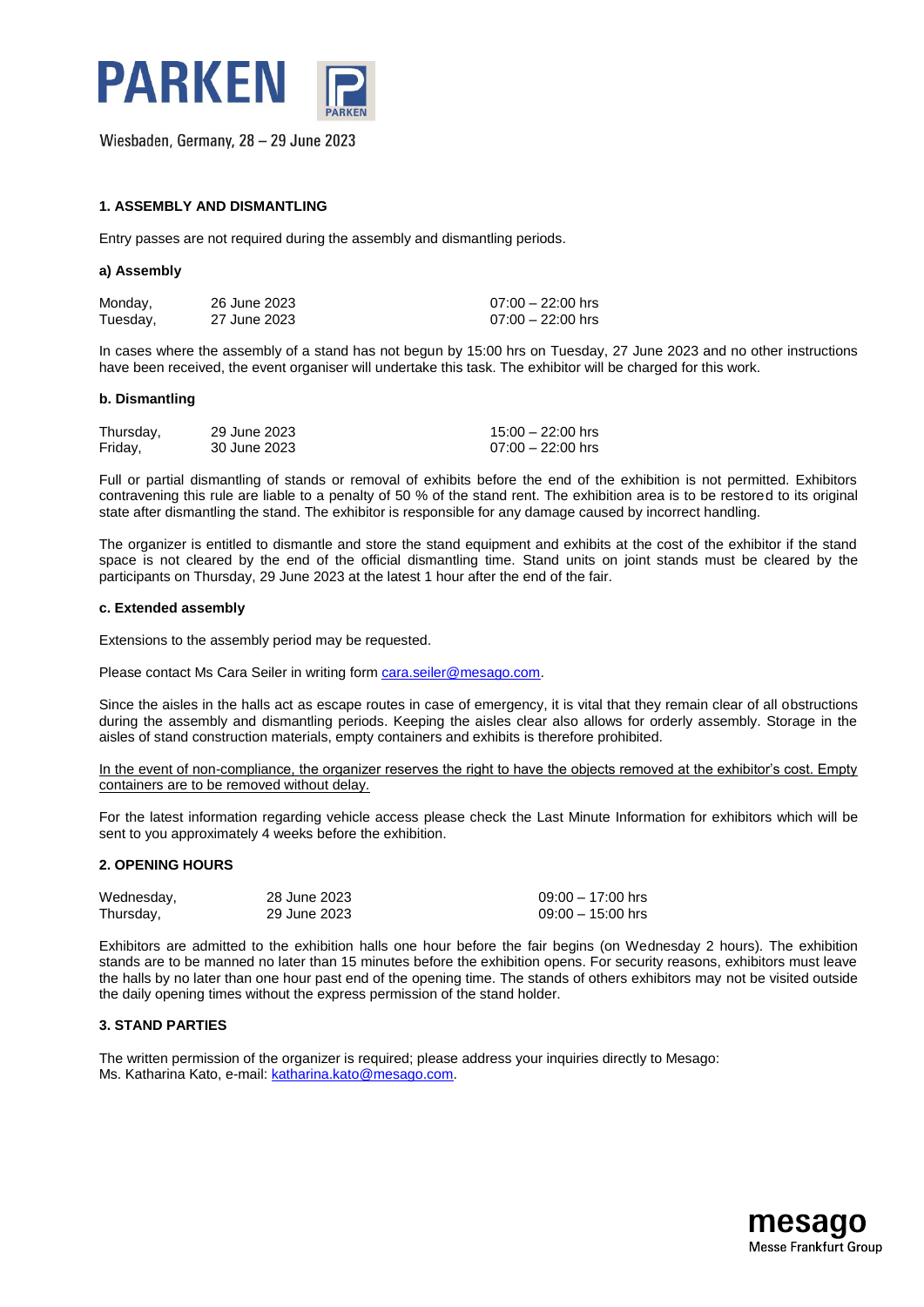

#### **4. CONFERENCE/MEETING ROOMS**

Please contact: [veranstaltungstechnik@wicm.de](mailto:veranstaltungstechnik@wicm.de)

#### **5. DISPLAYING ADVERTISING MATERIAL OUTSIDE THE STAND**

If advertising material is displayed or exhibits are placed beyond the exhibition stand boundaries, the exhibitor will be liable to a contract penalty of 1,500.00 Euro without recourse to his judicial right of moderation.

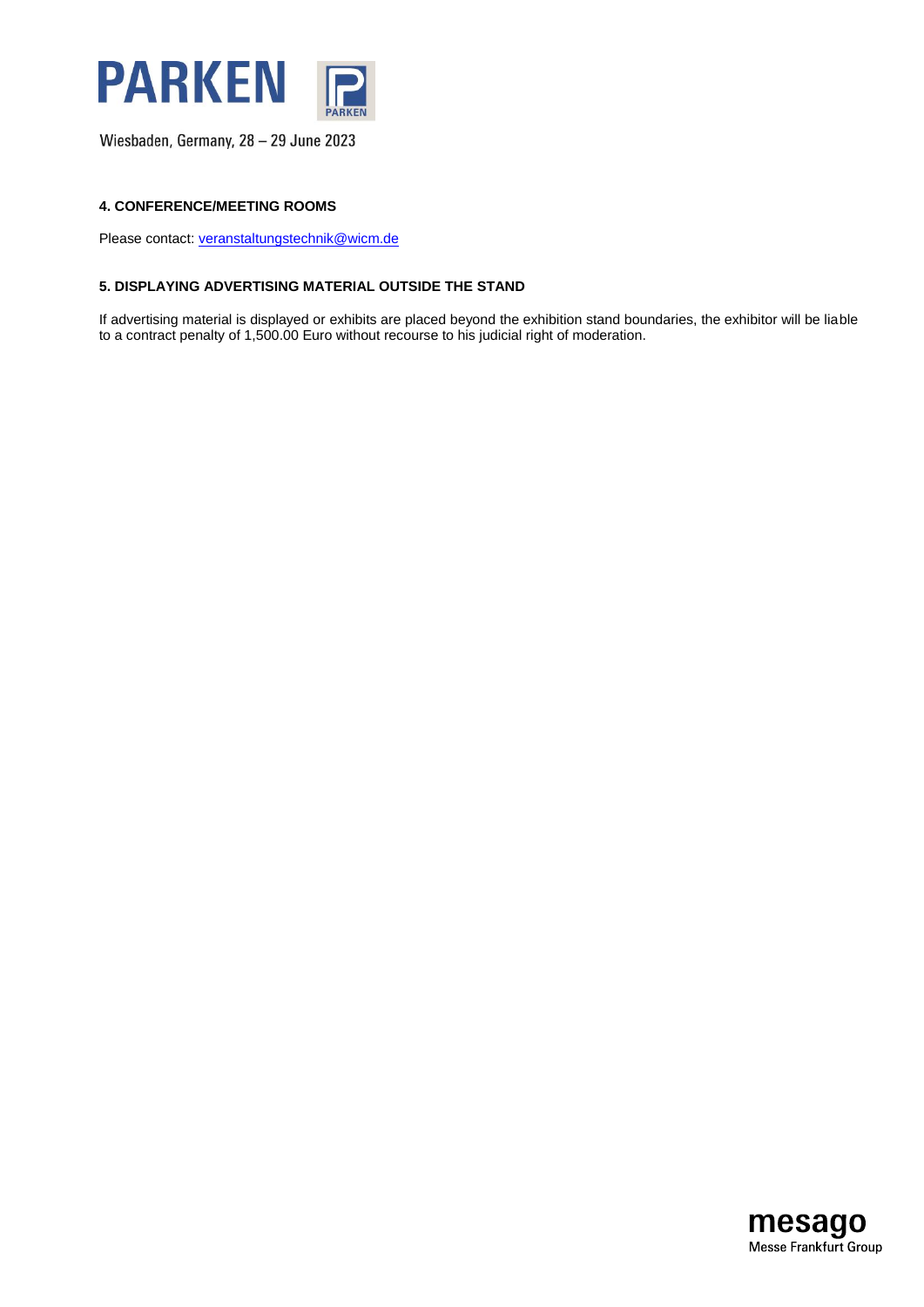

# Technical Guidelines and Safety Regulations

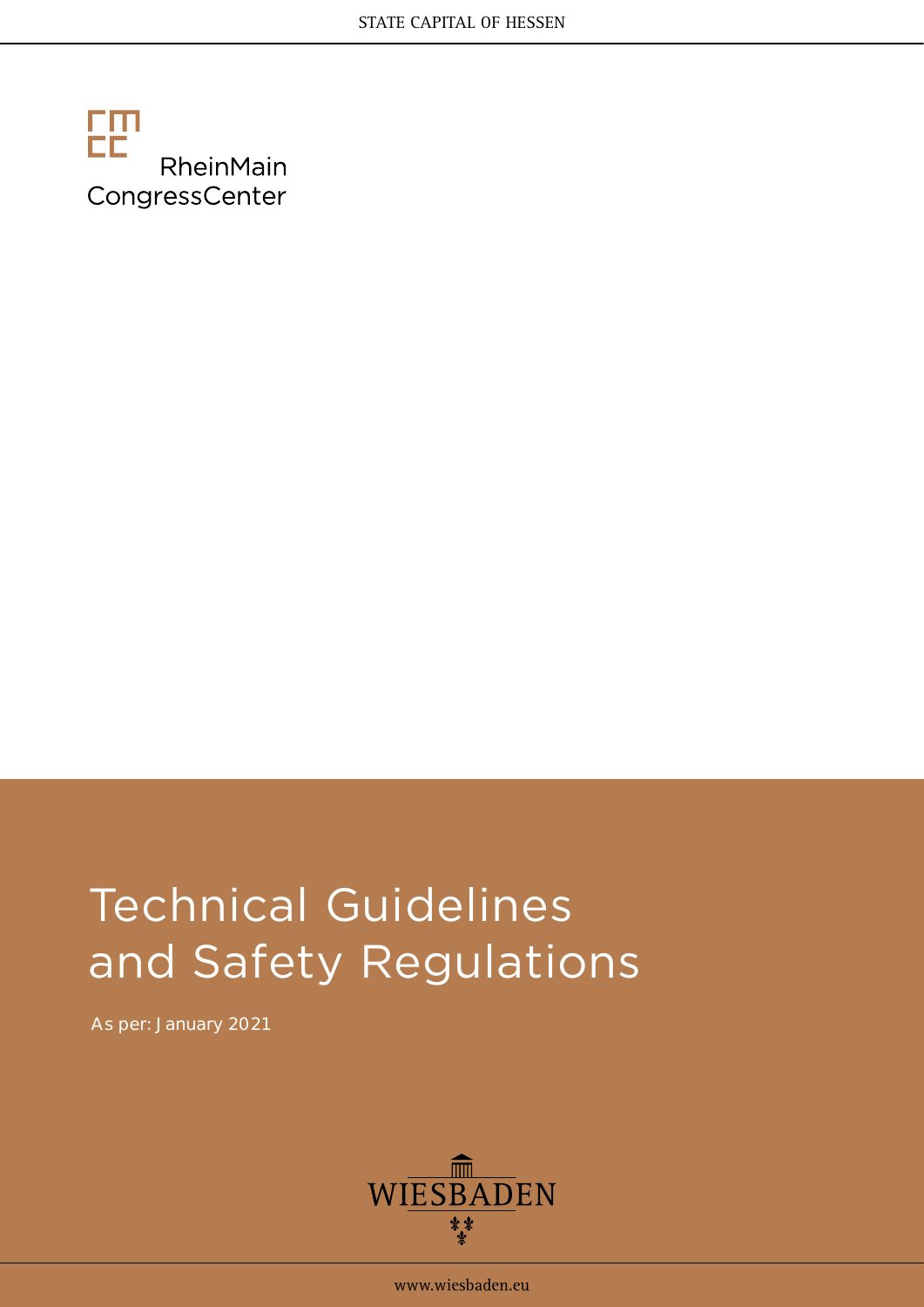# Technical Guidelines and Safety Regulations

| $\mathbf{1}$<br><b>Preliminary remarks</b>                                                                                                                                                                                                                                                                                                                                                                                                                                                   | 5                                                                                          |
|----------------------------------------------------------------------------------------------------------------------------------------------------------------------------------------------------------------------------------------------------------------------------------------------------------------------------------------------------------------------------------------------------------------------------------------------------------------------------------------------|--------------------------------------------------------------------------------------------|
| 1.1<br>RMCC house rules - as per 02/2018                                                                                                                                                                                                                                                                                                                                                                                                                                                     | 5                                                                                          |
| Scope and domiciliary rights<br>1.1.1<br>1.1.1.1 safety regulations<br>Admission and permission to remain on the premises<br>1.1.2<br>1.1.3 General code of behaviour<br>Vehicle traffic<br>1.1.4<br>1.1.5<br>Bans<br>1.1.6 Right to images of oneself<br>1.1.7 CCTV surveillance<br>1.1.8 Noise levels during music events and use of light and/or laser shows (see also<br>5.10.3, 5.10.4, 5.13<br>1.2 Opening times<br>1.2.1 Construction and dismantling periods<br>1.2.2 Event duration | 5<br>6<br>$\overline{7}$<br>$\overline{7}$<br>$\overline{7}$<br>8<br>8<br>8<br>8<br>8<br>8 |
| 2 Traffic on the trade fair grounds, escape routes, safety equipment                                                                                                                                                                                                                                                                                                                                                                                                                         | 9                                                                                          |
| 2.1<br>Traffic regulations<br>2.2 Escape routes<br>2.2.1 Manoeuvring areas for the fire service, hydrants<br>2.2.2 Emergency exits, escape hatches, aisles in the halls<br>2.3<br>Safety equipment<br>Stand numbering<br>2.4<br>2.5<br>Security cover<br>2.6<br>Emergency evacuation<br>Emergency access, seating plans and exhibition plans                                                                                                                                                 | 9<br>9<br>9<br>9<br>9<br>9<br>9<br>9                                                       |
| 3<br>Technical data and equipment in the halls and in the outdoor areas                                                                                                                                                                                                                                                                                                                                                                                                                      | 10                                                                                         |
| 3.1<br>Hall data<br>3.1.1<br>General lighting, types of current, voltages<br>3.1.2<br>Electricity and water supply<br>3.1.3<br><b>Communication facilities</b><br>3.1.4 Sprinkler systems<br>3.1.5 Heating, ventilation<br>3.1.6 Interruption to services<br>3.2 Outdoor areas                                                                                                                                                                                                               | 10<br>10<br>10<br>10<br>10<br>11<br>11<br>11                                               |
| 4 Stand construction regulations                                                                                                                                                                                                                                                                                                                                                                                                                                                             | 11                                                                                         |
| 4.1 Stand safety<br>4.2 Stand construction approval<br>4.2.1 Inspection and approval of stand constructions<br>4.2.2 Vehicles and containers                                                                                                                                                                                                                                                                                                                                                 | 11<br>11<br>11<br>11                                                                       |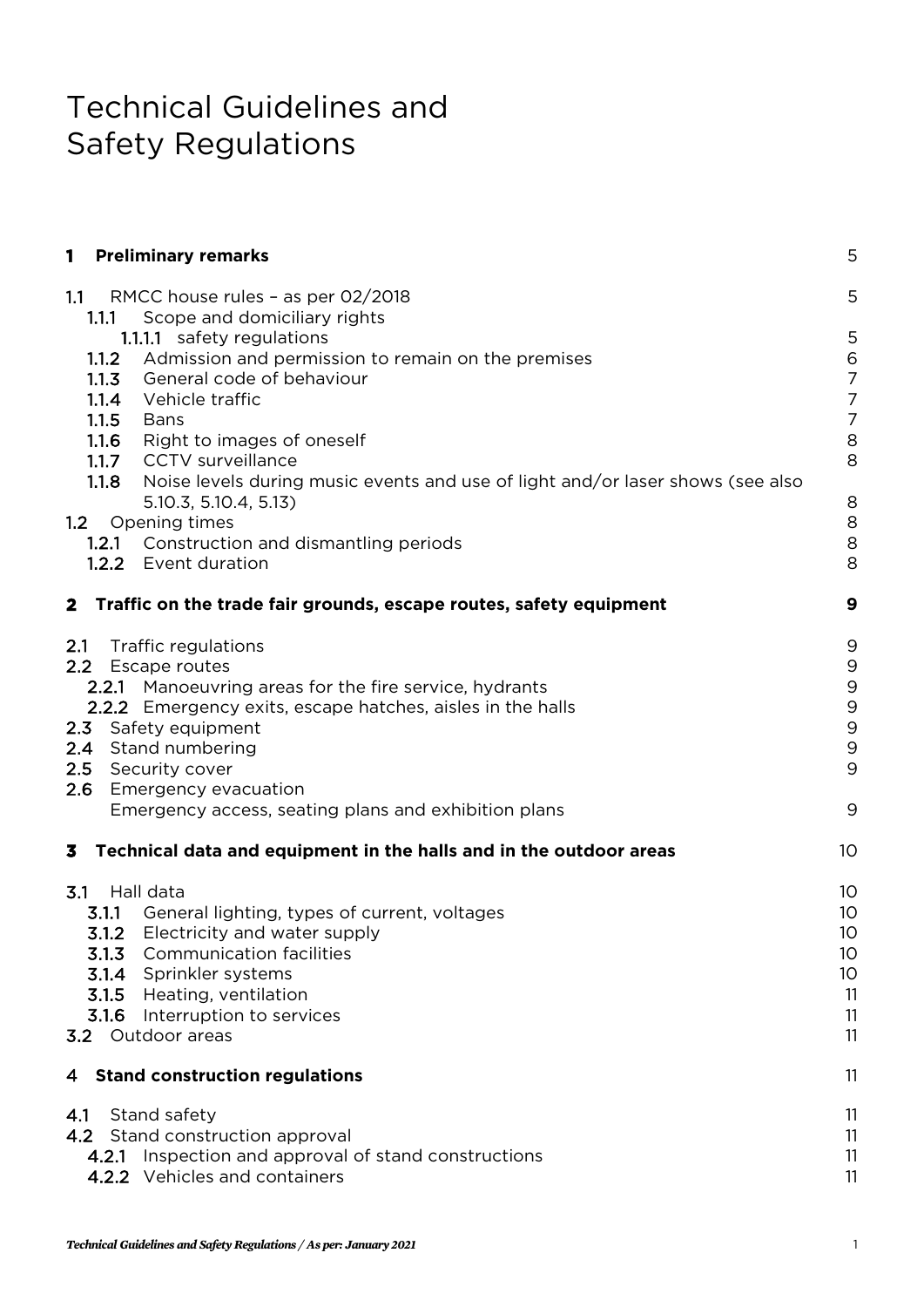| 4.2.3 Alterations to non-regulation stand structures                                     | 11             |
|------------------------------------------------------------------------------------------|----------------|
| 4.2.4 Extent of liability                                                                | 12             |
| 4.3 Construction heights                                                                 | 12             |
| 4.4 Fire protection and safety regulations                                               | 12             |
| 4.4.1 Fire protection                                                                    | 12             |
| 4.4.1.1 Stand construction and decoration materials                                      | 12             |
| 4.4.1.2 Exhibition of motor vehicles                                                     | 12             |
| 4.4.1.3 Explosive substances, munition                                                   | 1 <sub>3</sub> |
| 4.4.1.4 Pyrotechnics                                                                     | 1 <sub>3</sub> |
| 4.4.1.5 Balloons                                                                         | 1 <sub>3</sub> |
| 4.4.1.6 Flying objects                                                                   | 1 <sub>3</sub> |
| 4.4.1.7 Fog machines                                                                     | 13             |
| 4.4.1.8 Ash containers, ashtrays                                                         | 1 <sub>3</sub> |
| 4.4.1.9 Containers for waste, recyclable and residual materials                          | 1 <sub>3</sub> |
| 4.4.1.10 Spray guns, solvents                                                            | 13             |
| 4.4.1.11 Abrasive cutting work and all work with a naked flame                           | 1 <sub>3</sub> |
| 4.4.1.12 Empty packaging / storage of materials                                          | 1 <sub>3</sub> |
| 4.4.1.13 Fire extinguishers                                                              | 14             |
| 4.4.2 Ceilings / covering over the stands                                                | 14             |
| 4.4.3 Glass and acrylic glass                                                            | 14             |
| 4.4.4 Enclosed rooms                                                                     | 14             |
| 4.5 Exits, escape routes, doors                                                          | 14             |
| 4.5.1 Exits and escape routes<br>4.5.2 Doors                                             | 14<br>14       |
| 4.6 Platforms, ladders, stairs, landings                                                 | 14             |
| 4.7 Stand design                                                                         | 15             |
| 4.7.1 Stand appearance                                                                   | 15             |
| 4.7.2 Verification of rented areas                                                       | 15             |
| 4.7.3 Interference with the permanent building structure                                 | 15             |
| 4.7.4 Hall floors                                                                        | 15             |
| 4.7.5 Suspended items from the hall ceiling                                              | 15             |
| 4.7.5.1 Hangers, carabiners, safety ropes, truss points, fasteners (cable ties)          | 16             |
| 4.7.5.2 Chain hoists                                                                     | 16             |
| 4.7.6 Stand partition walls                                                              | 16             |
| 4.7.7 Advertising material / presentations                                               | 16             |
| 4.7.8 Barrier-free construction                                                          | 16             |
| 4.8 Outdoor areas                                                                        | 16             |
| 4.9 Two-storey structures                                                                | 16             |
| 4.9.1 Requests for approval                                                              | 16             |
| 4.9.2 Restrictions applying to stand superstructures, safety clearances, height of stand |                |
| interiors                                                                                | 16             |
| 4.9.3 Live loads / design loads                                                          | 17             |
| 4.9.4 Escape routes / stairways                                                          | 17             |
| 4.9.5 Building materials                                                                 | 17             |
| 4.9.6 Top floor                                                                          | 18             |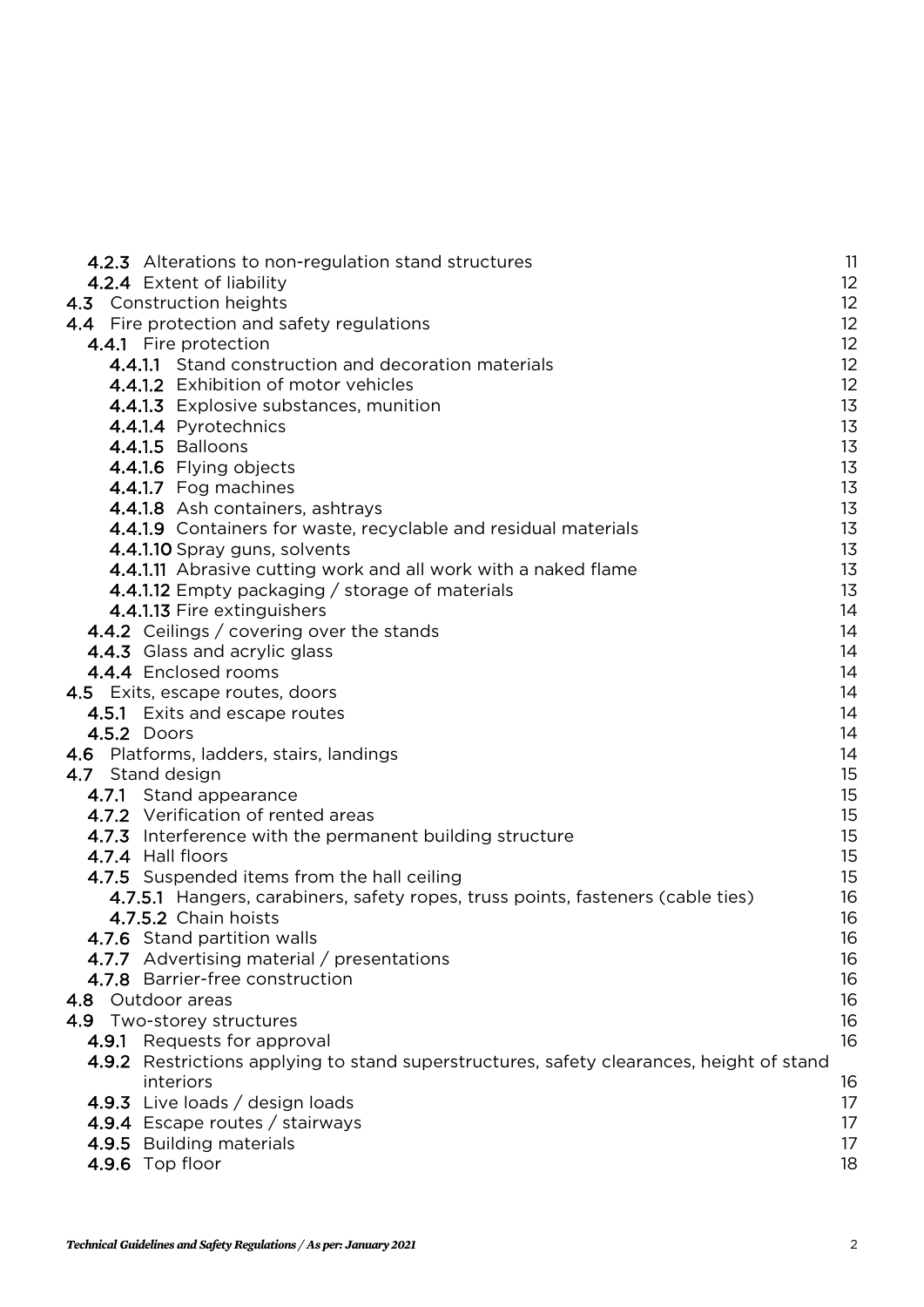| Operational safety, technical safety provisions, technical regulations, technical<br>5<br>utilities | 18 |
|-----------------------------------------------------------------------------------------------------|----|
|                                                                                                     |    |
| 5.1<br>General regulations                                                                          | 18 |
| 5.1.1<br>Damage                                                                                     | 18 |
| Use of tools and other equipment<br>5.2                                                             | 18 |
| <b>5.3</b> Electrical installations                                                                 | 18 |
| <b>5.3.1</b> Electrical connections                                                                 | 18 |
| <b>5.3.2</b> Stand installations                                                                    | 18 |
| 5.3.3 Installation and operating regulations                                                        | 18 |
| 5.3.4 Safety measures                                                                               | 19 |
| 5.3.5 Emergency lighting                                                                            | 19 |
| 5.4 Water and drain installations                                                                   | 19 |
| <b>5.5</b> Compressed air / gas installations                                                       | 19 |
| 5.5.1 Compressed air                                                                                | 19 |
| 5.5.2 Gas                                                                                           | 19 |
| 5.6 Machinery, pressure vessels, exhaust systems                                                    | 19 |
| 5.6.1 Machinery noise                                                                               | 19 |
| 5.6.2 Product safety                                                                                | 19 |
| 5.6.2.1 Protective guards                                                                           | 19 |
| 5.6.2.2 Inspection procedures                                                                       | 19 |
| 5.6.2.3 Ban on the operation of equipment                                                           | 20 |
| 5.6.3 Pressure vessels                                                                              | 20 |
| 5.6.3.1 Certificate of approval                                                                     | 20 |
| 5.6.3.2 Inspection                                                                                  | 20 |
| 5.6.3.3 Rented pressure vessels                                                                     | 20 |
| 5.6.3.4 Monitoring                                                                                  | 20 |
| 5.6.4 Exhaust gases and vapours                                                                     | 20 |
| 5.6.5 Exhaust systems                                                                               | 20 |
| 5.7 Use of compressed gases, liquefied gases and combustible liquids                                | 20 |
| 5.7.1 Compressed and liquefied gas installations                                                    | 20 |
| 5.7.2 Combustible liquids                                                                           | 20 |
| 5.7.2.1 Storage and use                                                                             | 20 |
| 5.7.2.2 Storage of operating supplies                                                               | 20 |
| 5.7.2.3 Storage vessels                                                                             | 21 |
| 5.7.2.4 Storage location                                                                            | 21 |
| 5.7.2.5 Operating requirements                                                                      | 21 |
| 5.7.2.6 Filling with liquids                                                                        | 21 |
| 5.7.2.7 Empty containers                                                                            | 21 |
| Asbestos and other hazardous substances<br>5.8                                                      | 21 |
| Film and televisual screenings, slide shows and other presentations, stages<br>5.9                  | 21 |
| 5.10 Radiation protection                                                                           | 21 |
| 5.10.1 Radioactive substances                                                                       | 21 |
| 5.10.2 X-ray equipment and stray radiation sources                                                  | 21 |
| 5.10.3 Laser systems (see also 1.1.8)                                                               | 21 |
| 5.10.4 LED (see also 1.1.8)                                                                         | 22 |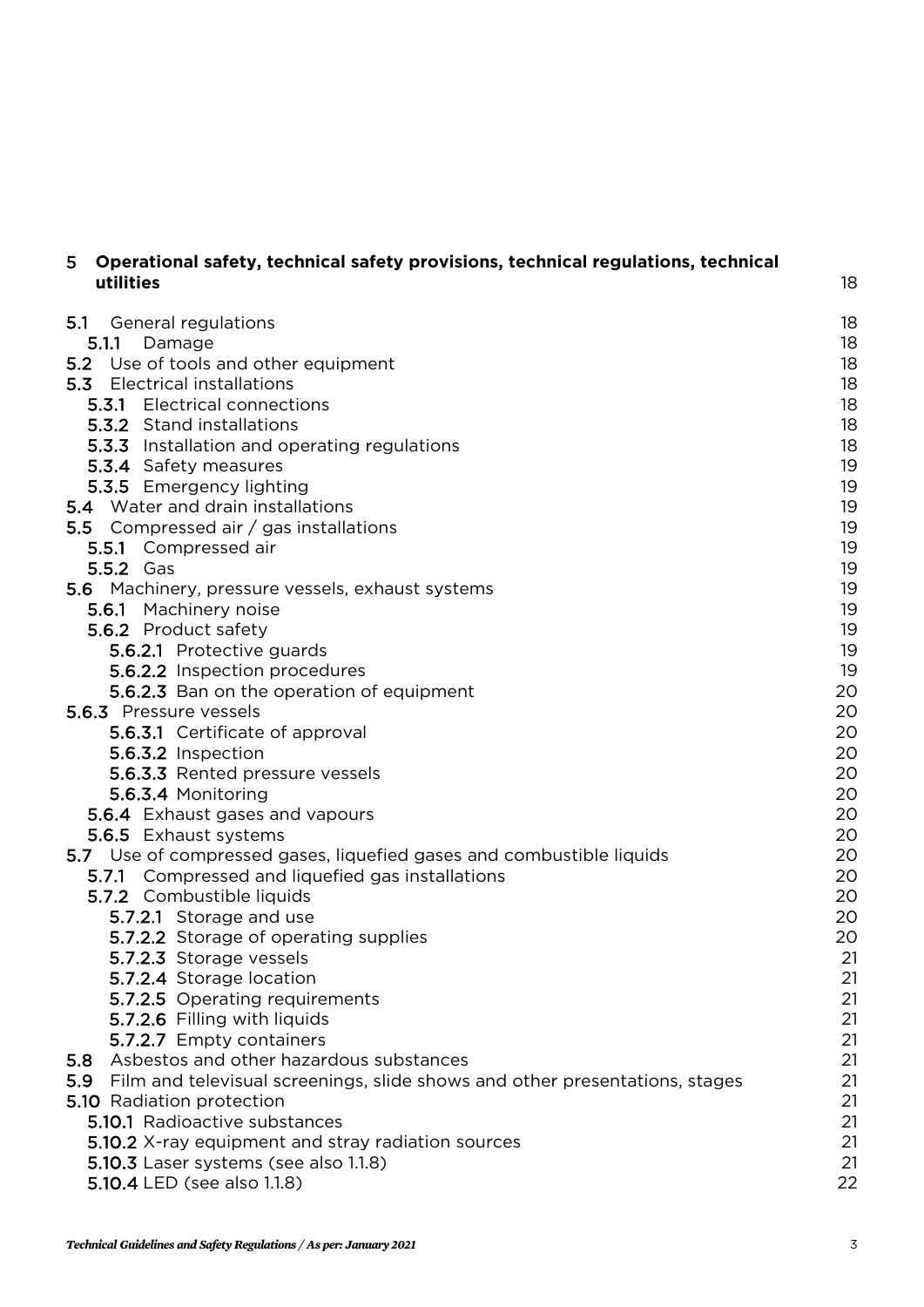| 5.11 High frequency equipment, radio systems, electromagnetic compatibility and |    |
|---------------------------------------------------------------------------------|----|
| harmonics                                                                       | 22 |
| 5.12 Cranes, forklifts, empty packaging                                         | 22 |
| <b>5.13</b> Reproduction of music (see also 1.1.8)                              | 22 |
| 5.14 Beverage dispensing systems                                                | 23 |
| 5.15 Food inspections                                                           | 23 |
| <b>6</b> Environmental protection                                               | 23 |
| 6.1 Waste management                                                            | 23 |
| Waste disposal<br>6.1.1                                                         | 23 |
| 6.1.2 Waste brought into the trade fair grounds                                 | 23 |
| 6.2 Water, waste water, soil protection                                         | 23 |
| <b>6.2.1</b> Oil / grease separators                                            | 23 |
| <b>6.2.2</b> Cleaning / cleaning agents                                         | 23 |
| 6.3 Environmental pollution                                                     | 23 |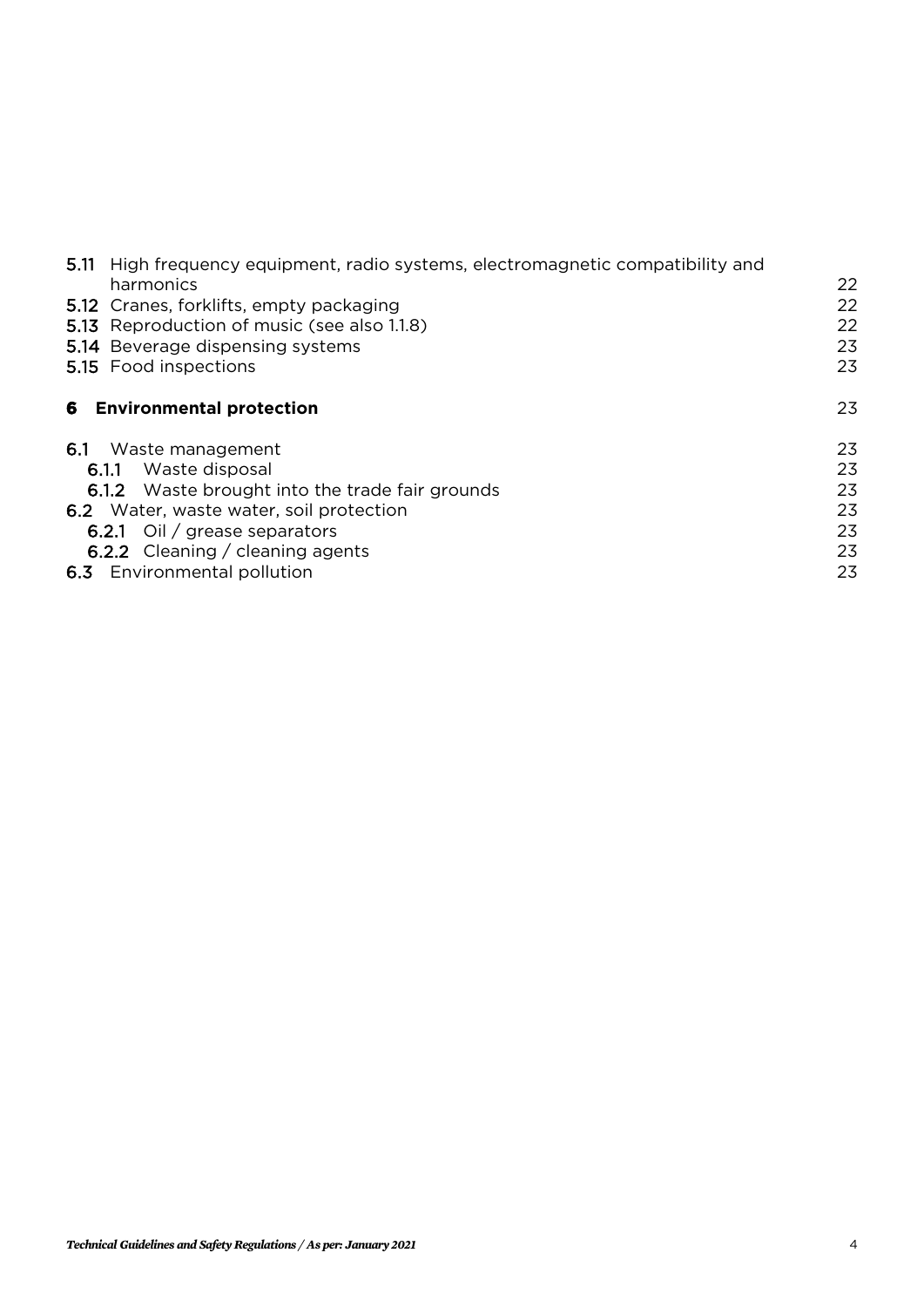# Technical Guidelines and Safety Regulations

#### **1 Preliminary remarks**

Wiesbaden Congress & Marketing GmbH has issued guidelines for trade fairs, conventions and other events taking place in the RMCC for the purpose of enabling all event organisers and exhibitors to present their event formats or exhibits and appeal to their participants and visitors. These guidelines are binding for all event organisers and exhibitors. The safety regulations, which are agreed with the competent authorities of the City of Wiesbaden, are also included in these Technical Guidelines. Wiesbaden Congress & Marketing GmbH (hereinafter called "WICM" ) reserves the right to monitor compliance with these regulations. Furthermore, the respective applicable version of the legal regulations shall be observed. An event or the operation of an exhibition stand can be prohibited in the interests of all event participants if detected defects are not rectified by the time the event begins. The documents for ordering services shall be sent in time before the event. The Technical Guidelines and Safety Regulations must be forwarded to all contractual partners of the event organiser or exhibitor. Additional information for the preparation and execution of the event shall also be provided to the exhibitor.

#### **1.1 RMCC house rules – as per 02/2018**

Accessible at[: www.wiesbaden.de/avb](http://www.wiesbaden.de/avb)

#### **1.1.1 Scope and domiciliary rights**

These house rules apply to the grounds and buildings of the RheinMain CongressCenter in Wiesbaden (hereinafter called "venue").

The venue is private property and is subject to the domiciliary rights of Wiesbaden Congress & Marketing GmbH (hereinafter called "WICM"), which exercise the same on the grounds through the persons commissioned for that purpose.

The house rules apply for all visitors, exhibitors, event organisers and service suppliers who enter the grounds and the halls insofar as nothing to the contrary has been agreed with them.

The possible consequences of failure to comply with these house rules:

- Expulsion from the grounds
- Exclusion from the event
- Ban on entering the grounds, where applicable with prosecution
- Compensation claims for damages

Reimbursement of admission fees – even partially – shall be ruled out in such cases.

Additional event-specific regulations shall be communicated by notice or through another channel (internet, admission tickets etc.).

#### **1.1.1.1 Safety regulations**

| Important telephone numbers: |               |
|------------------------------|---------------|
| RMCC - 24 hour office:       | 0611 1729 123 |
| Police:                      | 110           |
| Fire brigade/Ambulance:      | 112           |
| German Red Cross             | 0611 1729 166 |
| (Deutsches Rotes Kreuz):     |               |

The German Red Cross is present during event times in the RMCC.

#### Responsible persons, functions of the event organiser:

The event organiser is responsible for the entire event programme and ensuring that the event runs safely. This includes fulfilling the obligation to ensure public safety inside the venue regarding the decorations, equipment, props, structures, platforms, suspended items, laid cables, as well as stage, studio and lighting systems brought in by the event organiser or their vicarious agents for the duration of the rental period. The event organiser is obliged in particular to ensure compliance with the eventrelated operator obligations pursuant to the operating regulations of §§ 31 to 45 of the Hessian guidelines for public meeting places (H-VStättR) while observing and complying with these safety regulations. The same applies for compliance with and fulfilment of administrative orders, requirements and conditions. The authority to inspect and to issue instructions on the part of the operator vis-à-vis the event organiser and their vicarious agents remains unaffected.

Should the nature of the event so require, the organiser shall prepare a special safety concept for their event pursuant to § 43 (1) of the H-VStättR and jointly agree the same with the operator and the authorities responsible for safety and order, in particular the fire brigade, police and ambulance services.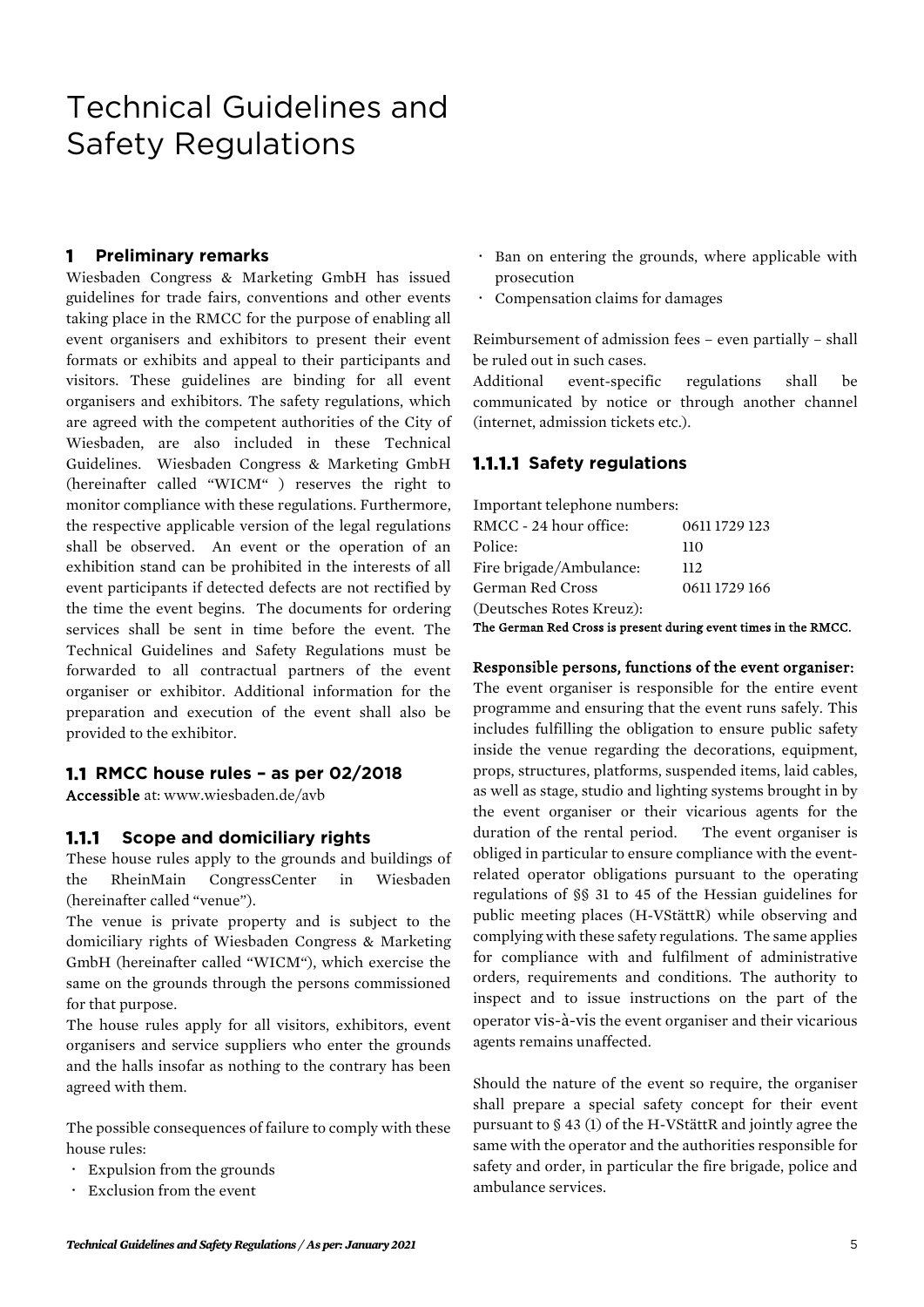#### Responsible representatives of the organiser, Event Manager:

The organiser shall name at least one employee to the operator who, as the "responsible representative" of the organiser, is authorised and obliged to make necessary decisions regarding the safety of the event during the same.

The responsible representative of the event organiser shall be present until the end of the event, shall be reachable at all times and, if required, shall make necessary decisions in agreement with the Event Manager named by the operator, the fire brigade and the police. The responsible representative of the event organiser shall ensure compliance with the house rules vis-à-vis the visitors to an event.

The responsible representative of the event organiser is obliged, in agreement with the Event Manager named by the operator, to stop an event if the persons at the venue are at risk, technical installations, equipment or devices required to ensure safety are not operational, or if safety operating specifications are not complied with.

#### Responsible persons and event technology specialists:

The construction and dismantling of stage, studio and lighting installations at the venue shall be performed under the management and supervision of qualified experts. The event organiser shall inform the operator in time before the event whether they will deploy their own personnel with the qualifications pursuant to §§ 39, 40 of H-VStättR. If this is the case, the operator can reduce the number of their own technical experts at their discretion.

All permanent installations at the venue shall be operated by the operator's own technical experts only. The operator shall determine the number on a case by case basis. The cost incurred for the deployment of technical experts shall be borne by the event organiser.

#### Operator:

The operator and the Event Manager commissioned by the same are authorised and obliged to randomly inspect whether the event organiser is observing the provisions of the H-StättR and these safety regulations. The Event Manager named by the operator is thereby authorised to implement the house rules vis-à-vis all persons at the

venue. The Event Manager has direct authority to give instructions in the event of a breach of the safety regulations and in high-risk situations.

The operator and Event Manager named by the same shall have access to all rooms and areas at all times. In the event of a breach of these safety regulations and event-related legal provisions or administrative orders, the operator can demand the immediate rectification of the issue from the organiser and, if this is not possible or rectification of the issue is refused, demand evacuation and return of the subject matter of the contract. If the event organiser fails to fulfill such demand, the operator and the Event Manager named by the same are authorised to stop the event at the expense and risk of the event organiser.

#### Security personnel, first-aid personnel:

The scope of the security and first-aid personnel (number of persons required) depends on the type of event, the number of visitors and the event-related requirements and risks in each case. The event organiser shall bear the cost of these services.

Only companies and persons approved by the operator, who are also sufficiently familiar with the venue in the event of an emergency evacuation, shall be deployed as security personnel.

#### Fire safety officer:

A member of the fire brigade shall be in attendance as a matter of principle at events with a stage area of more than 200m². The same applies for events with an increased risk of fire. If there is no administrative order for engaging a fire safety officer for the respective event, the operator shall decide on the necessity and number of the same. The event organiser shall bear the cost incurred for the deployment of the fire safety officer.

# **1.1.2 Admission and permission to remain on the premises**

Admission and permission to remain on the premises shall only be granted to persons who can present either a valid admission ticket, an accreditation valid for the day of the event or any other permit for pedestrian or mobile admission to the grounds.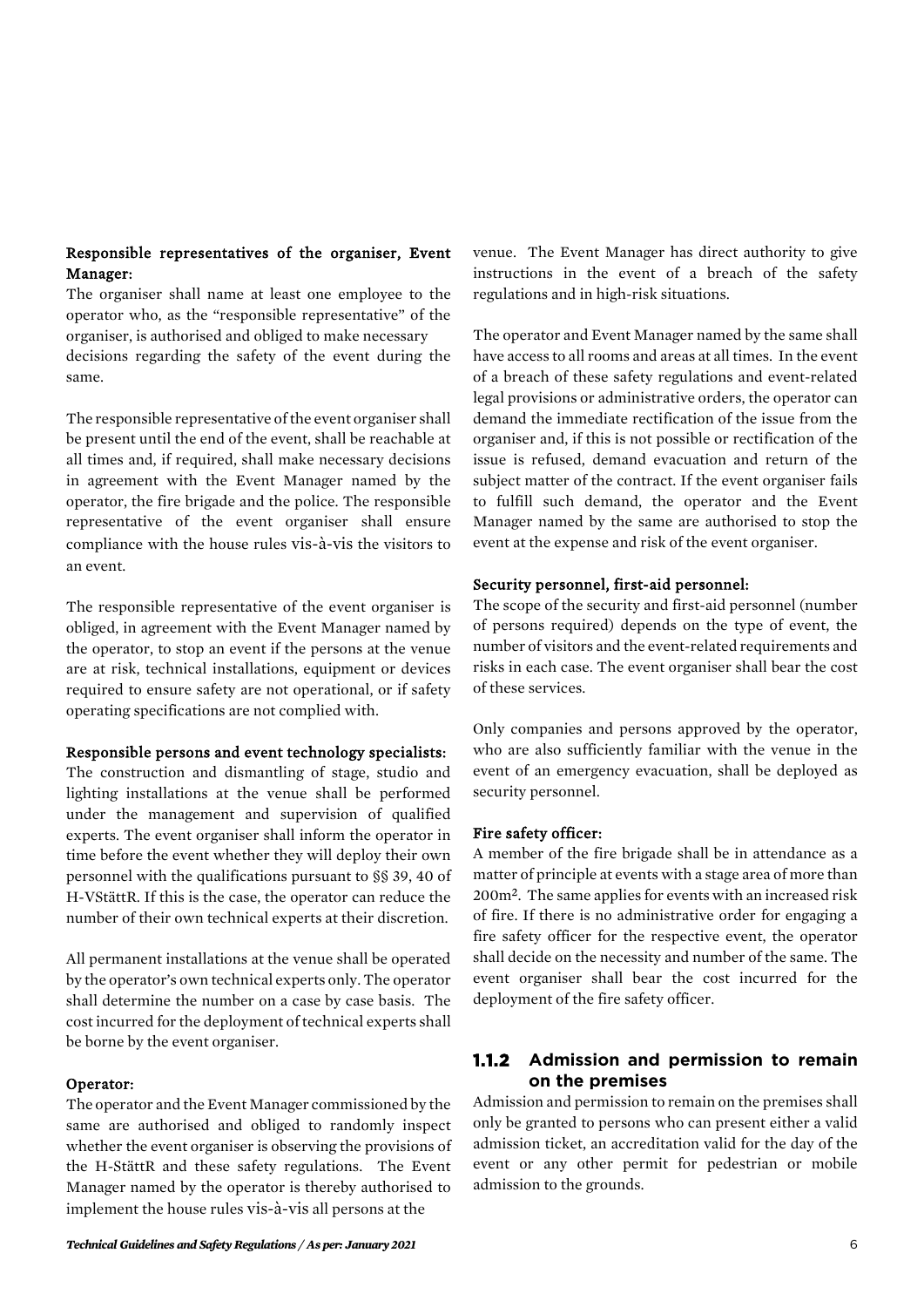Permission to remain on the premises shall be granted only for the times, buildings and purposes specified in the access authorisation. The access authorisation shall be carried by the authorised person until they leave the grounds and be shown to the security personnel when requested to do so.

Persons wishing to purchase an admission ticket shall be granted access to the ticket office area.

Children and youths under 14 years of age shall be accompanied by a guardian or by a suitable person acting as a supervisor. Moreover, the provisions of Children and Youth Protection legislation apply.

Children and youths under the age of 16 shall not be admitted during construction and dismantling unless evidence of a training/apprenticeship relationship with one of the companies working on the trade fair grounds during construction and dismantling can be provided.

Carrying bags and rucksacks may be prohibited as well as the compulsory leaving of bags, rucksacks, coats and jackets for the customary local fee can be required for safety reasons. If no ban is imposed, the visitor can expect that bag checks and body searches will be carried out and the contents of bags and the like, coats, jackets and capes will be checked.

Persons shall not be granted access to the grounds who

- Are unable to show valid access authorisation
- Are apparently under the influence of alcohol or drugs
- Apparently have the intention of disturbing the event
- Do not consent to security checks
- Are carrying forbidden items (cf. section 5.2) or
- Have been barred from entering the premises.

Persons who have already entered the premises to whom the above applies or who commit other breaches of the house rules can be barred from the venue. The reimbursement of admission fees – even partially – shall be ruled out in such cases.

The closure and evacuation of rooms, buildings, flying structures or outdoor areas and/or the cancellation of the event can be ordered for safety reasons. The instructions of the security personnel shall be followed in such cases.

The general possibility of claiming reimbursement of admission fees shall be asserted with the event organiser within 14 days in this case. The subsequent assertion of claims is precluded.

#### **1.1.3 General code of behaviour**

Every person shall behave in such a way that no other person is injured, endangered or bothered more than is unavoidable in the circumstances.

The instructions of the supervisory and security personnel as well as enforcement officers shall be followed at all times. The facilities on the premises shall be treated with care.

Waste, packaging materials and empty containers shall be disposed of in sizeable amounts in the containers provided. The party responsible for larger amounts of waste of any kind shall ensure of their own accord that the same is removed from the grounds of the RMCC without delay. The party responsible for the waste shall bear the cost of removal.

Emergency and escape routes as well as safety equipment such as fire alarms, fire extinguishing equipment, smoke alarms shall be kept clear at all times. Items found on the premises shall be handed in to the 24 hour office. Damage to persons or property shall be reported immediately.

#### **1.1.4 Vehicle traffic**

Driving vehicles on the grounds requires a permit issued for this purpose. The rules of the road (StVO) apply on the grounds. Walking speed shall be observed.

Marked areas such as fire service areas, escape and emergency routes as well as emergency exits shall be kept clear without exception. In the event of a breach of this regulation, the vehicles can be towed away immediately at the responsible party's expense. Driving vehicles into halls and other areas inside buildings is only permitted after advance approval by the operator.

If the nature of the event requires clearing the RMCC underground carpark, the event organiser shall bear the relevant cost.

# **1.1.5 Bans**

Insofar as no express permission is granted on the part of WICM or the event organiser, the following is not permitted anywhere on the premises:

- Smoking including e-cigarettes in all closed rooms
- Leaving luggage unattended. In the event of an intentional or gross negligent breach, WICM reserves the right to charge the cost of initiated necessary safety measures and any consequent damage.
- Begging and bothering persons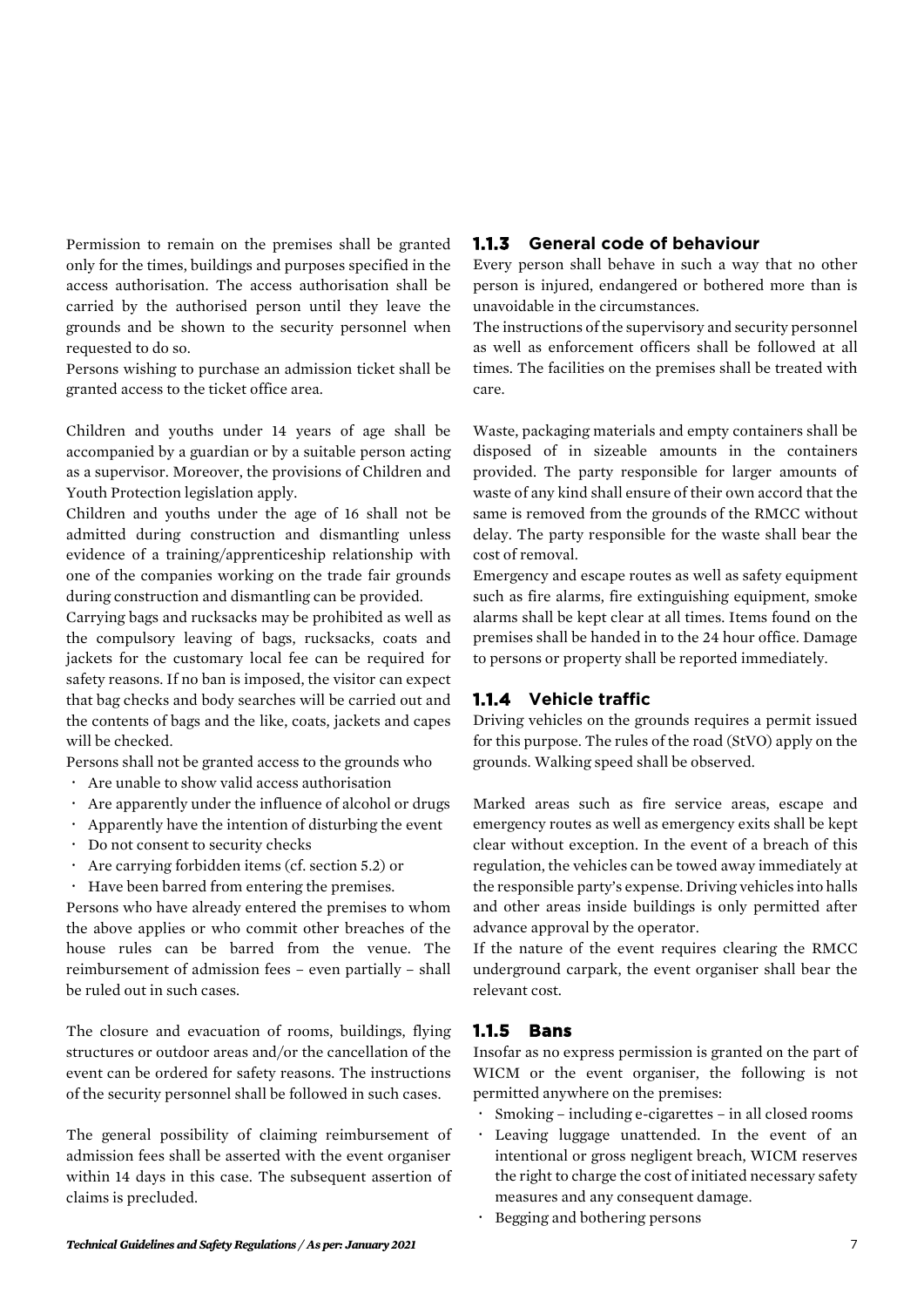- Obstructing emergency and escape routes
- Staying on the premises overnight
- Commercial activities
- Distributing printed matter and advertising material, affixing stickers and posters and use of advertising media. A special rule with extra cost shall apply for exhibitors.
- Commercial photography, filming, video-recording, audio-recording, television recording, in particular of trade fair stands and exhibits
- Driving on the premises, for example in vehicles, bicycles, inline skates, roller skates, Segways, skateboards, kickboards, scooters, electric scooters and the like.
- Special regulations can apply on dedicated areas for some events.
- Operating flying objects (e.g. drones) as per section 1 of the German Air Traffic Act (LuftVG)

It is not permitted to take the following into the premises:

- Firearms, cutting, stabbing and thrusting weapons of all types as well as items which can be used to injure persons or damage property and whose owners intend to use them for those purposes.
- Health-endangering, corrosive, highly flammable, colouring or radioactive solid, liquid or gaseous substances.
- Gas bottles, gas spray bottles and pressure vessels with the exception of standard pocket cigarette lighters.
- Items made of fragile material or material that splinters.
- Fireworks, rockets, Bengal lights, smoke powder. Illuminated balls, and other pyrotechnical items as well as explosives.
- Flags, banners, banner poles as well as propaganda material, the contents of which are racist, xenophobic, sexist or radical or are directed against the free democratic basic order.
- Mechanically or electrically operated sound instruments
- Devices for producing photography, film, video or audio recordings insofar as they serve commercial purposes.
- Animals. Exception to this rule are guide dogs deemed as medically necessary (verification with disabled persons' ID) and, where applicable, the obligation to

 wear a muzzle. Special exceptions shall apply for animal-related events.

# **1.1.6 Right to images of oneself**

We would like to point out that on the premises of the RMCC, in particular during events, photos, film and video recordings are regularly made for the purpose of reporting, documentation or advertising. Upon entering the grounds of the RMCC, visitors, exhibitors and other persons who are depicted in such photographs and recordings consent to the same and the publication

thereof unless they have withdrawn their consent to the photographer.

# **1.1.7 CCTV surveillance**

The grounds of the RMCC are, in compliance with the German Federal Data Protection Act (Bundesdatenschutzgesetz - BDSG), monitored both on the inside and the outside by CCTV for the safety of the visitors and exhibitors as well as for protecting domiciliary rights.

#### **1.1.8 Noise levels during music events and use of light and/or laser shows**

DIN 15905-5 requires that measures are taken to avoid damaging the hearing of the audience. To this end, a system for checking and recording noise levels is installed at events where the hearing of the audience might be damaged. An area of approx. 1\*1m close to the mixing desk shall be reserved for this purpose. The current noise level is displayed to the customer's or stand operator's responsible sound technician during the event and they shall react accordingly (reduce volume if necessary). The loudest point in the hall shall be located for installing the system. The operator's technicians shall carry out different tests during the sound check. The customer or stand operator shall plan an additional approx. 30-60 minutes.

The effect of the sound volume on the outside shall be considered and/or noise levels measured! A noise protection assessment may be required.

When using the customer's or stand operator's own sound systems, the noise level of which can drown out the that of the public address system/automatic acoustic alarm for warning visitors, a technical option to switch off the system shall be provided. This can be performed in

 $\ddot{\phantom{0}}$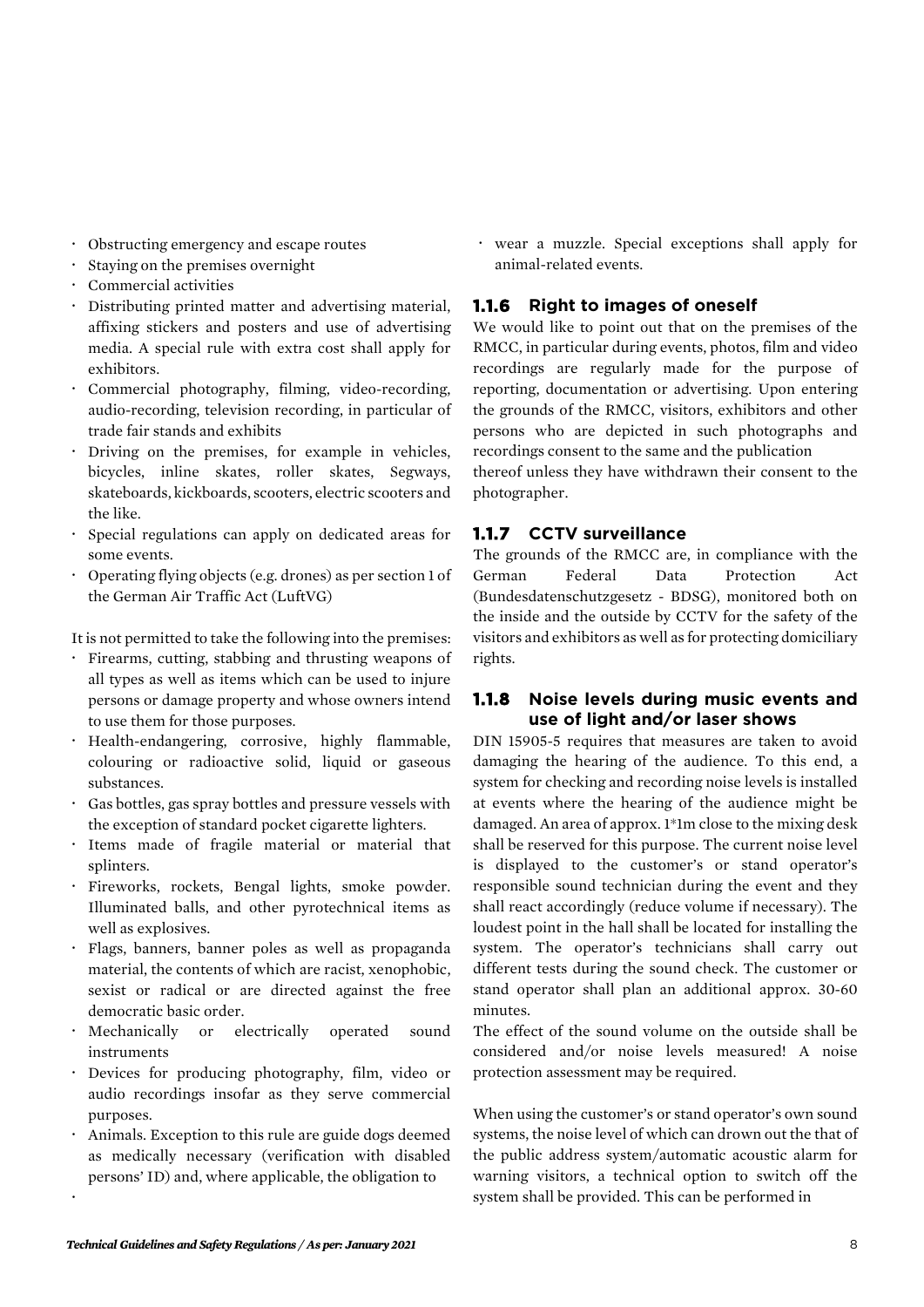different ways. The decision regarding the automatic deactivation shall be at the discretion of WICM.

We recommend wearing some form of hearing protection in order to reduce the risk of hearing damage during music events in particular. The event organiser shall draw attention to the relevant risks in the entrance area at events where high noise levels can be expected in the auditorium. The event organiser shall be held responsible for the use of light and laser effects (see also 5.10.3) at certain events. WICM shall assume no liability for any damage.

# **1.2 Opening times**

#### **1.2.1 Construction and dismantling periods**

During the general construction and dismantling periods, it is possible to work from Monday to Sunday 06:00 to 22:00 providing that no other event-specific times are announced. For reasons of general safety on the trade fair grounds, the halls and the grounds shall remain closed outside of these times.

# **1.2.2 Event duration**

During the event, the halls shall be opened half an hour before the trade fair begins and closed one hour after the trade fair has ended.

Exhibitors who in verified exceptional circumstances have to work at their stands outside of these times shall require written permission from WICM.

#### **2 Traffic on the trade fair grounds, escape routes, safety equipment**

#### **2.1 Traffic regulations**

To ensure that traffic flows smoothly during the construction and dismantling periods and during the event itself, the rules intended to regulate and direct traffic shall be strictly observed, as must any instructions issued by the security personnel. The signs in the loading area of the RMCC shall be observed.

The regulations set forth in the German Rules of the Road (StVO) apply to the entire grounds of the RMCC and parking facilities. The maximum speed limit on the RMCC grounds is 10 km/h. Illegally parked vehicles, trailers, containers, receptacles and empty packaging of all kinds can be removed at the expense and risk of the owner.

#### **2.2Escape routes**

#### **2.2.1 Manoeuvring areas for the fire service, hydrants**

The necessary fire service access routes which are designated "No parking" zones, the area in which the fire brigade can drive around the building, and the manoeuvring areas shall be kept clear at all times. Vehicles and objects left at escape routes, safety and keep-out areas can be removed at the owner's risk and expense. Hydrants in the halls and in the outdoor areas shall not be obscured, made unrecognisable or inaccessible. Fire service keepout areas are shaded in red.

#### **2.2.2 Emergency exits, escape hatches, aisles in the halls**

Emergency and escape routes shall be kept clear at all times. The doors along the emergency and escape routes shall be easily openable from the inside in their full width. Some doors open automatically triggered by the fire control matrix.

Emergency and escape routes, exit doors and the signs indicating them shall not be obscured, built over, blocked, covered by suspended items or rendered unrecognisable in any other way.

The emergency and escape routes in the halls shall at no time be restricted by items placed on or protruding into the aisle. In cases of non-compliance, WICM is entitled to remove the item at the expense and risk of the party causing the obstruction.

Materials required for stand construction or exhibits for immediate exhibition delivered to the stand area may be placed at the edge of the emergency and escape routes during construction and dismantling periods if the aisle widths required for safety reasons are not impeded and logistical concerns are given adequate consideration. This shall be deemed as fulfilled if a maximum strip of 0.9m along the edge of the stand is used for placing items. Regardless of the width of the aisle in the hall and the placed items, a compulsory 1.2m wide corridor shall be kept clear. Areas in front of emergency exits and the aisles intersections are exceptions to this rule, and shall kept completely clear at all times. The aisles in the halls shall not be used to erect assembly areas or set up machines (e.g. woodworking machines, workbenches). On the request of Wiesbaden Congress & Marketing GmbH, the immediate evacuation of all aisles in the halls can be required for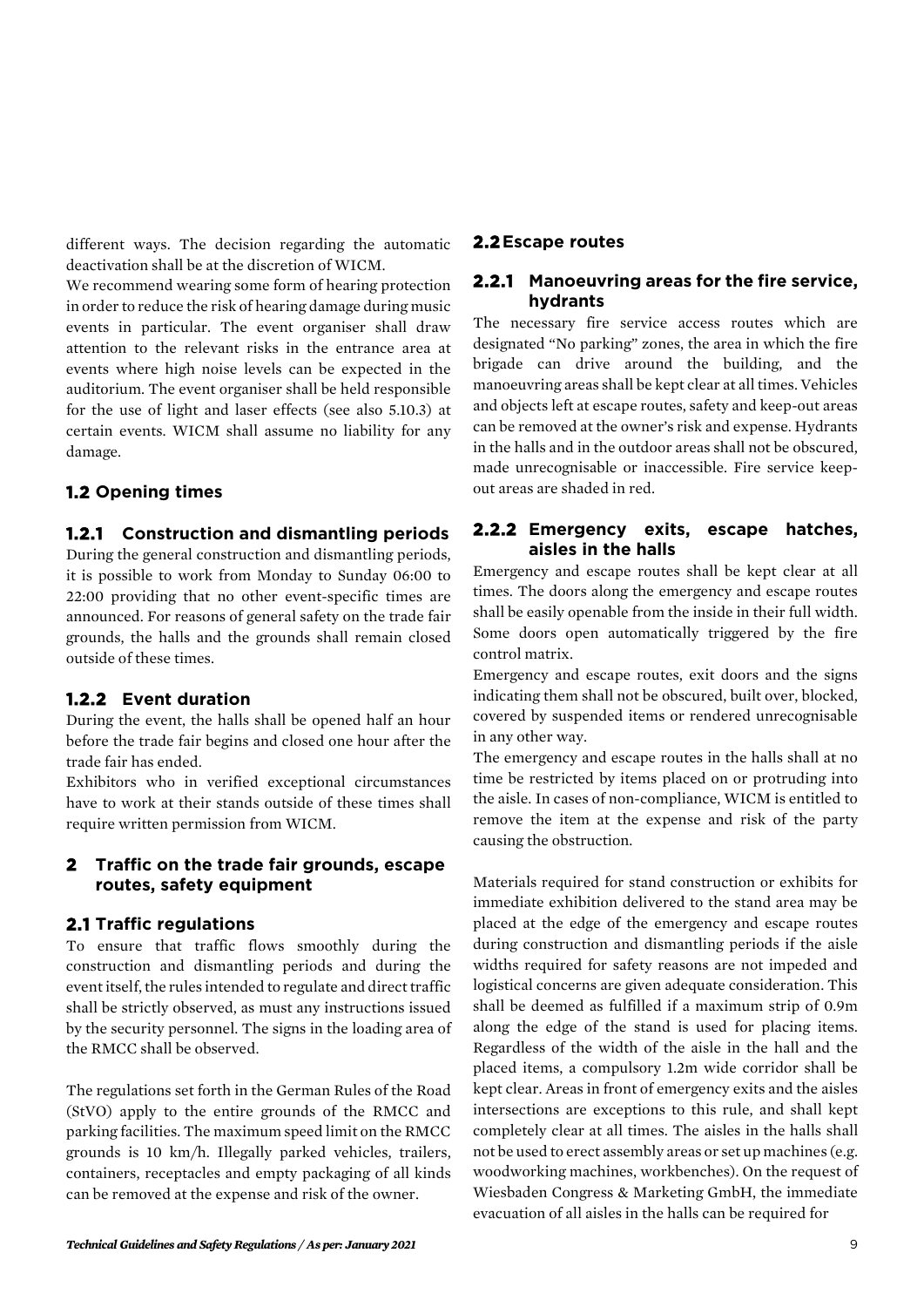logistical reasons. Some emergency doors also serve as automatic air inlet openings and shall therefore in no way be covered by curtains. (Halle Nord, Halle Süd, Terrassensaal)

#### **2.3Safety equipment**

Sprinkler systems, fire alarms, fire extinguishing equipment, smoke alarms, closing devices for the doors of the halls and other safety equipment, their signs and the green emergency exit signs shall be accessible and visible at all times; they shall not be obscured or built over.

#### **2.4Stand numbering**

All stands shall be marked by a number provided by the event organiser.

# **2.5Security cover**

As a matter of principle, the general security of the trade fair halls and the outdoor areas is the responsibility of Wiesbaden Congress & Marketing GmbH for the duration of the trade fair. There is general supervision during the construction and dismantling periods. Wiesbaden Congress & Marketing GmbH is entitled to implement measures required for carrying out checks and providing security cover. Any security cover needed for the stand shall be organised by the exhibitor themselves. Stand security personnel shall only be provided from the security company commissioned by WICM.

#### **2.6Emergency evacuation**

WICM GmbH may order rooms or buildings to be closed and evacuated for safety reasons.

# **2.7Emergency access, seating plans and exhibition plans**

Use of the event areas and rooms is on the basis of officially approved emergency access routes, seating plans and exhibition plans with a fixed visitor capacity. Changes to the emergency access routes and seating plans caused by altering the permissible number of visitors, the approved arrangement or number of tables and chairs or through additional superstructures and installations shall only be permitted with the consent of the operator and after presentation of the necessary official permits as required. The same applies to any seating or exhibition plans prepared by the event organiser. The duration, cost and risk associated with the approval activity required for new or altered plans shall be fully borne by the event organiser. The operator shall support the event organiser on request in creating and/or altering relevant plans as well as in obtaining the relevant permits. Additional cost shall be borne by the event organiser.

#### **3 Technical data and equipment in the halls and in the outdoor areas**

#### **3.1 Hall data**

See technical data sheets.

#### **3.1.1 General lighting, types of current, voltages**

The general lighting in the halls can be dimmed. The type of current and voltage at the trade fair grounds: 230-400V type of supply: TN-C-S mains frequency 50Hz. The tolerance is 10% as per VDE 0175-1(Electrical Engineering Association). The lighting in the building is pure LED lighting. The illuminance is between 300-500 lux. It can be dimmed by touch panels or regulated centrally from the 24 hour office through a KNX bus. The lighting system adapts itself accordingly if the halls are separated by partition walls.

# **3.1.2 Electricity and water supply**

The stands are supplied with water and electricity in Halle Nord and Halle Süd through the existing supply channels under the floor. There are three  $\frac{1}{2}$ " water points per supply channel. Output of 50KW per supply channel can be taken at different points along a busbar.

The RMCC has three autonomous power stations. These are located as follows:

- Kronprinzenstraße; supplies Halle Süd with a total 3000 KW. Approx. 2000KW are available in this tract for the event area.
- Rheinstraße 20, Halle Nord; the 2nd station in the underground carpark with 3000 KW total output of which approx. 1800KW are available.
- Friedrich-Ebert-Allee; the 3<sup>rd</sup> station in the underground carpark with a total output of 2000 KW of which 1000 KW are available for the event area – partly foyer and partly Halle Nord. The power connections are on the ground floor in Halle Nord and Halle Süd, in the utility ducts and partly in the cladded wall panels with Schuko and CEE connections of up to 125 amperes.

There are terminal boxes with 63 amperes in the roof panels of each of the 5 hall segments in Halle Süd. The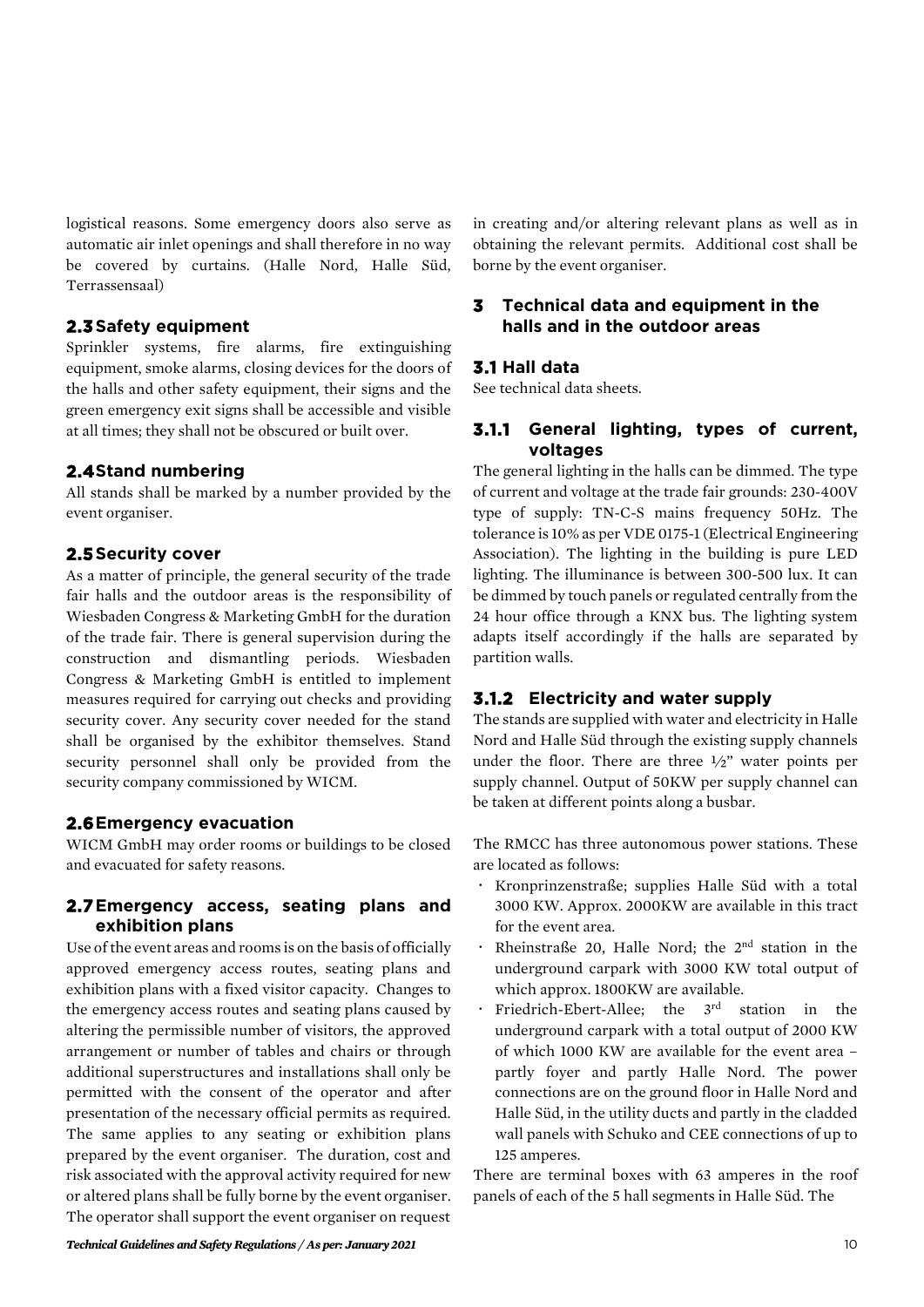installed floor outlet boxes in the building have Schuko connections only.

All floor outlet boxes also have data connections. These are also distributed symmetrically in the utility ducts. In the outside area, the RMCC has 8 underground retractable supply posts that are mainly located around Friedrich-Ebert-Allee and the loading area Süd. The output is 80 amperes when 2 are connected respectively. Data connections are also available. These underground retractable supply posts also have a  $\frac{3}{4}$ " fresh water connection.

Output requirements over 40KW shall be requested from WICM separately. The cost of these additional service shall be borne by the customer.

#### **3.1.3 Communication facilities**

The stands are supplied with data connections in the halls through the supply channels in the floor. In the outside area, the RMCC has 8 underground retractable supply posts that are mainly located around Friedrich-Ebert-Allee and the loading area Süd. There are data connections in these retractable supply posts.

The operation of own WLAN systems is prohibited.

#### **3.1.4 Sprinkler systems**

All of the halls, foyers and event rooms are fitted with sprinkler systems.

The alarm systems in the building consist of the central fire alarm system with approx. 2500 smoke alarms and approx. 50 smoke extraction systems. There is also a voice alarm system for evacuating the building.

Halle Nord also has a water spray extinguishing system. This is controlled through a special smoke extraction system. The use of fog machines and hazers is prohibited. Work that produces smoke, fog or steam is subject to compulsory notification and shall only be performed after advance written authorisation and approval by WICM. The customer shall be held liable for triggering the water spray extinguishing system. The building is fully fitted with smoke alarms. These are connected to the central fire alarm system and notify the fire brigade automatically. An automatic voice alarm ensues in the affected areas. Costs related to false alarms shall be allocated based on the costby-cause principle.

#### **3.1.5 Heating, ventilation**

Ventilation systems with heat recovery and cooling support are installed in the RMCC.The building has a total of 22 ventilation systems, called ventilation technology systems with heat recovery and cooling support. The temperature can be regulated and set individually in the event rooms or via the central building control system.

There are 4 cooling systems with a cooling capacity of 2000KW for cooling purposes. Additional cooling capacity of 285KW can be added through a heat pump.

#### **3.1.6 Interruption to services**

The Event Manager and the 24 hour office shall be informed immediately of any interruptions to technical services. WICM shall not be liable for any losses and damages caused by such interruptions.

#### **3.2 Outdoor areas**

The entire basement of the RMCC grounds is an underground carpark. A permit shall be obtained from the RMCC Logistics Department before driving into the carpark in trucks or with heavy working equipment such as cranes or construction machinery. In the covered area in front of the halls and on the public pathway in particular, there shall be no fire load e.g. in the form of stands, in order not to restrict the width of emergency routes and prevent flames from spreading. The "Logistics Guidelines in the RheinMain CongressCenter" (Logistikrichtlinien im RheinMain CongressCenter) based on the legal regulations shall apply on the trade fair grounds.

#### **4 Stand construction regulations**

#### **4.1 Stand safety**

Any structures belonging to event organisers an exhibition stands belonging to exhibitors/stand constructors including equipment and exhibits as well as advertising media shall be constructed in such a stable manner that public safety and order, in particular life and health, are not jeopardized. The event organiser, exhibitor or stand constructor is responsible for structural safety and, if required, shall bear the burden of proof for the same. Standing structural elements or special constructions (e.g. freestanding walls, tall exhibits, high decorative elements) that might fall over shall be designed to withstand the following equivalent distributed lateral loads qh:  $gh1 = 0.125 \text{ kN/m}^2$  to 4m high from the top of the floor  $qh2 = 0.063$  kN/m<sup>2</sup> for all areas over 4m high from the top of the floor.

The reference surface is the respective surface area.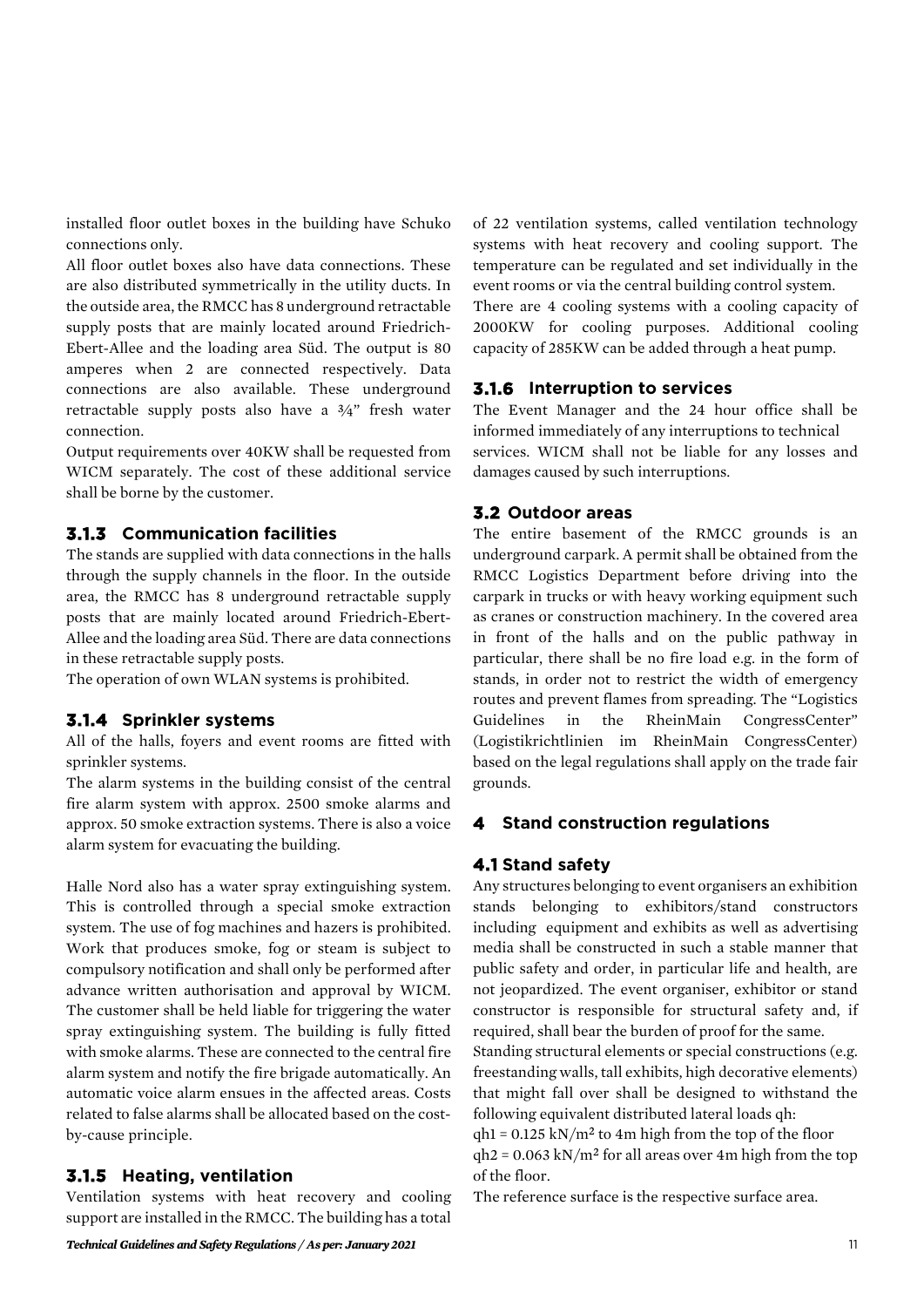Proof produced for this purpose shall be provided to Wiesbaden Congress & Marketing GmbH on request. Deviations are possible in verified isolated cases; more precise proof shall be furnished in this case.

WICM reserves the right to carry out a paid inspection of the stand safety on-site in justified cases.

#### **4.2 Stand construction approval**

Stand construction approval is only required if:

- a) The floor area of the stand is  $\geq 12m^2$  or the construction height exceeds 2.5m. In order to issue a construction permit we require dimensioned stand plans to a suitable scale (e.g. 1:100) in digital form as a pdf file, containing layouts and elevations with English or German labeling up to six weeks before construction begins at the latest at the following email address: [veranstaltungstechnik@wicm.de.](mailto:veranstaltungstechnik@wicm.de)
- b) In addition, stand construction approval is also required for:

| Two-storey structures                                                                                                            | Static calculation by structural<br>engineer required. Additional<br>cost incurred shall be charged to<br>the event organiser,<br>exhibitor/stand constructor. |
|----------------------------------------------------------------------------------------------------------------------------------|----------------------------------------------------------------------------------------------------------------------------------------------------------------|
| Cinemas or auditoriums and so<br>called "room in room concepts",<br>stage areas                                                  | Proof of safety and building<br>specification required, length of<br>escape routes to the next<br>entrance to the hall must be<br>displayed                    |
| Special constructions, e.g. closed<br>roof areas, platforms, the<br>construction height of the stand<br>walls is higher than 4m. | Precise dimensioning of the<br>digital plans and proof of safety<br>required                                                                                   |

#### **4.2.1 Inspection and approval of stand constructions**

It shall be assumed as a matter of principle that the Technical Guidelines shall be observed in the design and implementation of all stands.

WICM reserves the right to demand a constructor certificate after the stand is built.

#### **4.2.2 Vehicles and containers**

Vehicles and containers as exhibition stands in the halls are subject to approval.

#### **4.2.3 Alterations to non-regulation stand structures**

Stand constructions that are not approved, do not comply with the Technical Guidelines or the laws and regulations or current technology, shall, if necessary, be altered or removed. Failure to comply in time shall entitle Wiesbaden Congress & Marketing GmbH to perform alterations at the expense and risk of the exhibitor.

#### **4.2.4 Scope of liability**

Any claims for damages due to the loss, damage or impairment of the submitted drafts, models or other documents asserted against WICM, for whatever legal reason, shall be excluded.

Insofar as the exhibitor or stand constructor commissioned by the same fails to comply with the above stand construction regulations, they shall be held liable for all damages resulting from the breach of said regulations. Furthermore, the exhibitor or stand constructor commissioned by the same shall indemnify WICM of all claims asserted by third parties due to breach of the above stand construction regulations.

#### **4.3Construction heights**

The maximum construction heights for stand construction, rigging and advertising can be obtained per email at: veranstaltungstechnik@wicm.de.

At least 100cm clearance space shall be maintained for open structures under ceilings/sprinkler systems. Advertising media, logos etc. shall be indented at least 1.00m from the border to the neighbouring stand. Hallspecific structural restrictions are possible. All dimensions shall be inspected on-site. Wiesbaden Congress & Marketing GmbH shall assume no warranty for the accuracy of the information. The clearance in inside rooms shall be at least 2.30m. The rear sides facing neighbouring stands shall be designed evenly and white from a height of 2.50m.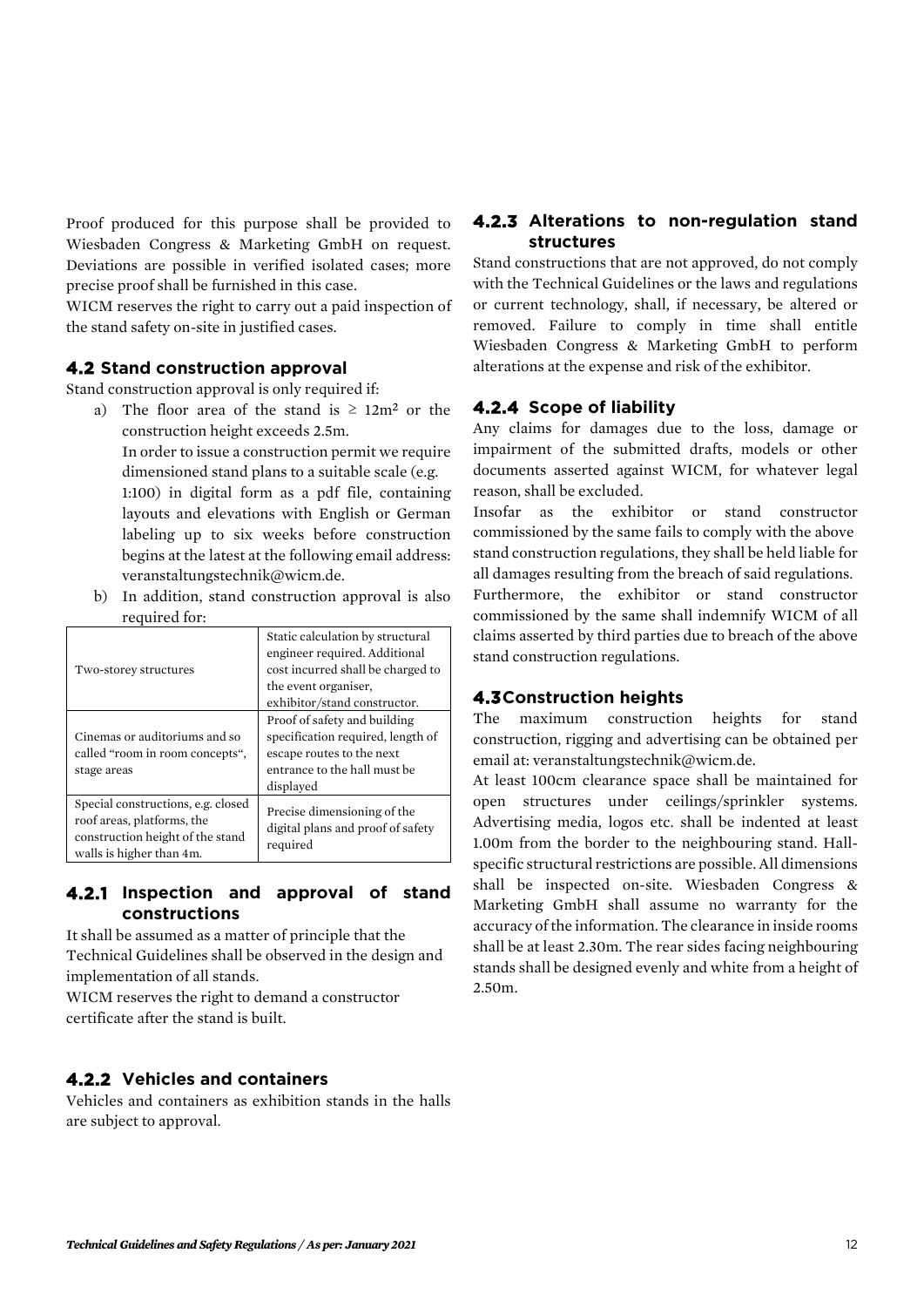| Room                 | Max.<br>construction height |
|----------------------|-----------------------------|
| Halle Nord           | 8.00 m                      |
| Halle Süd            | 5.00 <sub>m</sub>           |
| Terrassensaal        | 5.00 <sub>m</sub>           |
| Foyers               | 3.00 <sub>m</sub>           |
| Studios              | 2.50 <sub>m</sub>           |
| <b>Boxes</b>         | 2.50 m                      |
| Forums 1.floor       | 2.50 m                      |
| Forum 2              | 2.50 <sub>m</sub>           |
| <b>Event offices</b> | 2.00 <sub>m</sub>           |
| Backstage            | 2.50 <sub>m</sub>           |

Note: Clearance of at least 1.00m to the sprinkler heads must be observed at all times. All information is subject to change and, if applicable, must be checked on-site after consultation with those responsible.

# **4.4 Fire protection and safety regulations 4.4.1 Fire protection**

#### **4.4.1.1 Stand construction and decoration materials**

The use of easily flammable materials, those which cause flaming droplets when burning, or which lead to the

production of noxious gases or materials that create dense smoke such as most thermoplastics including polystyrene (Styrofoam) is strictly prohibited at trade fair stands. Special requirements can be made of bearing construction elements for safety reasons in isolated cases (plastic cable ties are not permitted).

Structurally necessary or load-bearing mountings shall be attached using flame retardant materials only.

All stand construction and decoration materials shall be at least class B1 in accordance with DIN 4102 or at least class B/C s1 d0 in accordance with EN 13501-1, that is, they shall be flame retardant, and shall not form burning droplets or toxic gases.

Bamboo, thatch, hay, straw, bark mulch, turf or similar materials do not normally comply with the above requirements and are not permitted as decoration materials in all of the rooms of the RMCC. Leaves and pine needles shall only be used with moist root bales.

#### **4.4.1.2 Exhibition of motor vehicles**

Motor vehicles with combustion engines shall only be exhibited in the halls with the authorisation of Wiesbaden Congress & Marketing GmbH. The amount of fuel in the tank shall be reduced to what is required to drive the vehicle into and out of the halls (the fuel tank reserve lamp shall be on). The tank cap shall be locked if possible. Depending on the event and the exhibition site, additional safety measures can be required including inerting the fuel tank, disconnecting the batteries and/or deploying safety personnel. For vehicles with alternative drive technology, e.g. electric or hybrid drive, the electrical vehicle batteries shall be disconnected from the engine by safety terminal switch (main switch). The pressure tank shall be empty for gas-powered vehicles. The provision of suitable and sufficiently measured extinguishing agents shall be guaranteed.

The following applies for all vehicles, tractors, working and construction machines: Vehicles shall be parked such that they cannot move/be driven on their own and are secured on the outside against rolling away.

"Cannot move/be driven on their own" means: key removed or main switched off, or starter or battery disconnected.

Hydraulic hoisting and lifting equipment for tractors and construction machines shall be secured against unintentional movement, in particular lowering above the audience.

Temporary charging processes for electric vehicles are permitted under certain conditions during the event. Charging processes shall be registered in writing as part of the stand construction approval with the event organiser and Wiesbaden Congress & Marketing GmbH, Technisches Veranstaltungsmanagement, at least 6 weeks prior to construction and shall only be implemented after approval and upon presentation of a permit.

#### **4.4.1.3 Explosive substances, munition**

Explosive substances are subject to the German Explosives Act (Sprengstoffgesetz) and shall not be exhibited at trade fairs and exhibitions. The same applies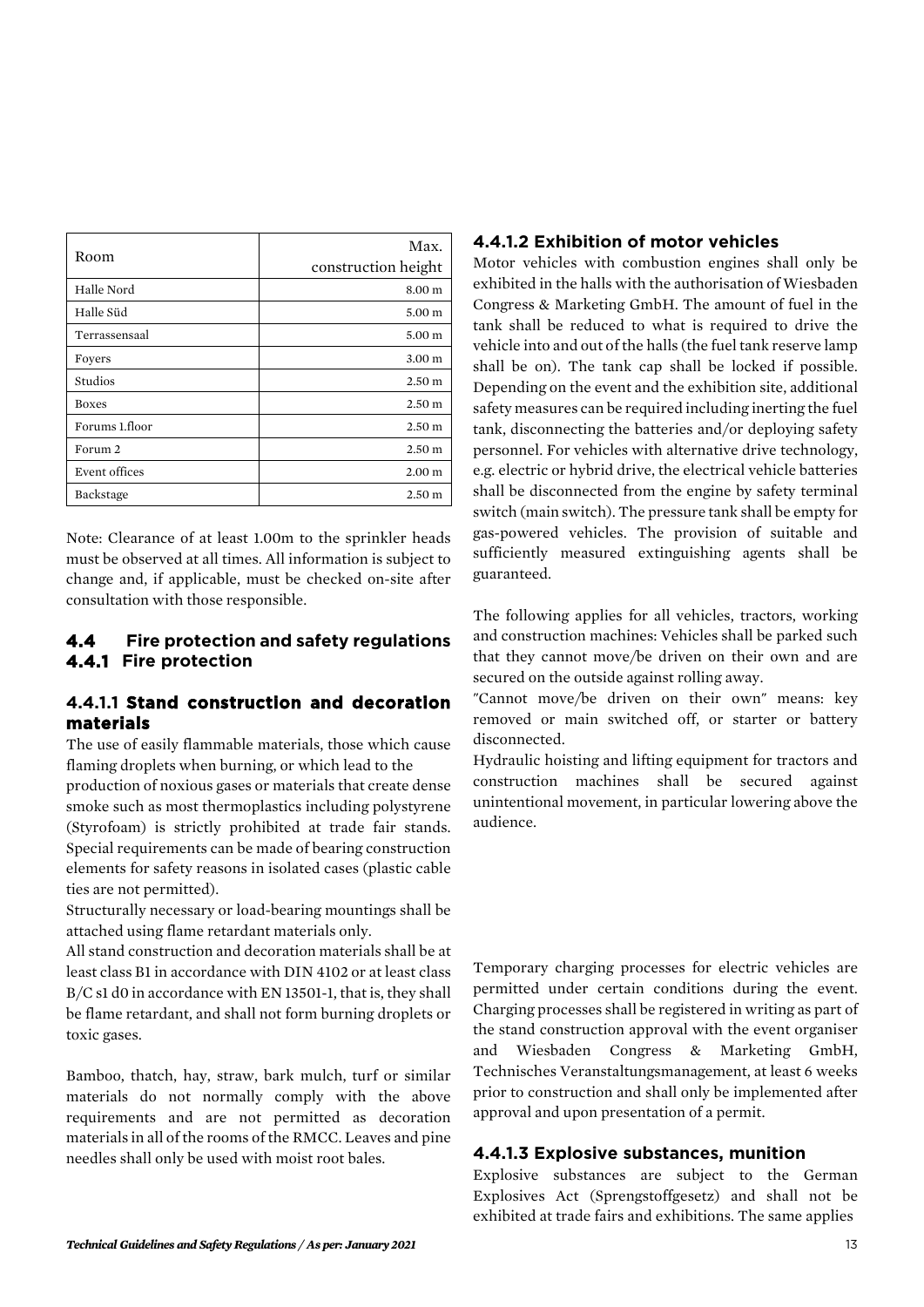to munition in the sense of the German Firearms Act (Waffengesetz).

#### **4.4.1.4 Pyrotechnics**

Pyrotechnic displays require authorisation and are subject to the authorisation conditions of WICM.

#### **4.4.1.5 Balloons**

The use of balloons filled with safety gas in the halls and outside areas shall be authorised by WICM.

#### **4.4.1.6 Flying objects**

The use of flying objects in the halls and the outdoor areas is strictly prohibited. Exceptions require the advance written authorisation of WICM.

#### **4.4.1.7 Fog machines**

The use of fog machines, show fog and so called hazers as well as all similar effects shall be cleared with WICM. All of the halls and rooms at the RheinMain CongressCenter are fitted with smoke alarms. Halle Nord and Süd also have a smoke extraction system. A water spray extinguishing system is triggered by the smoke extraction system in Halle Nord. The necessary deactivation of fire protection equipment caused by the use of fog requires compensatory measures that shall be charged to the exhibitor/event organiser. The calculation of the compensatory measures is on the basis of a risk assessment, in which the exhibitor/event organiser shall be actively involved.

The devices and schedule for the use of fog shall be provided to Wiesbaden Congress & Marketing GmbH with the name of the person responsible for event technology 21 days before deployment. Use of fog without written consent from WICM is prohibited.

The cost resulting from the unauthorised use of fog machines or such that deviates from the authorisation shall be charged to the event organiser/exhibitor.

The responsible Project Manager shall be consulted directly before the use of the fog machines.

Only fog machines which comply with the requirements of the German Product Safety Act (Produktsicherheitsgesetz - ProdSG) shall be used.

#### **4.4.1.8 Ash containers, ashtrays**

The RMCC is a strictly no smoking building. Smoking is only permitted in the specified areas in front of the RMCC. Cigarettes shall be disposed of in the containers provided for this purpose. There is a strict smoking ban inside the venue. The event organiser is obliged to implement the smoking ban during construction, dismantling and during the event.

#### **4.4.1.9 Containers for waste, recyclable and residual materials**

Containers made of combustible materials for recyclable and residual materials shall not be placed at the stands. Waste containers shall be emptied regularly, at the latest every evening after the trade fair has closed. Large quantities of combustible waste shall be disposed of several times per day. Emptying shall be commissioned by the exhibitor or event organiser. More information can be obtained from the RMCC waste disposal concept.

#### **4.4.1.10 Spray guns, solvents**

The use of spray guns, aerosols as well as the use of solvent-based substances and colours is prohibited.

#### **4.4.1. 11 Abrasive cutting work and all work with a naked flame**

Wiesbaden Congress & Marketing GmbH shall be notified and submitted a written application for welding, cutting, soldering, defrosting and abrasive cutting work before the work commences. The work is authorised by WICM by issuing a permit (welding certificate). The surrounding area shall be adequately protected against hazards during such work. Extinguishing agents shall be kept in the direct vicinity and ready to use at all times.

# **4.4.1.12 Empty packaging / storage of materials**

Storing empty packaging of all types inside and outside the stand in the hall is prohibited. Any empty packaging material shall be removed immediately. WICM is entitled to remove illegally deposited empty packaging at the exhibitor's expense and risk. The "Logistics Guidelines in the RheinMain CongressCenter" (Logistikrichtlinien im RheinMain CongressCenter) also apply.

#### **4.4.1.13 Fire extinguishers**

Each trade fair stand shall be fitted with at least one fire extinguisher that is suitable for the type of fire risk. An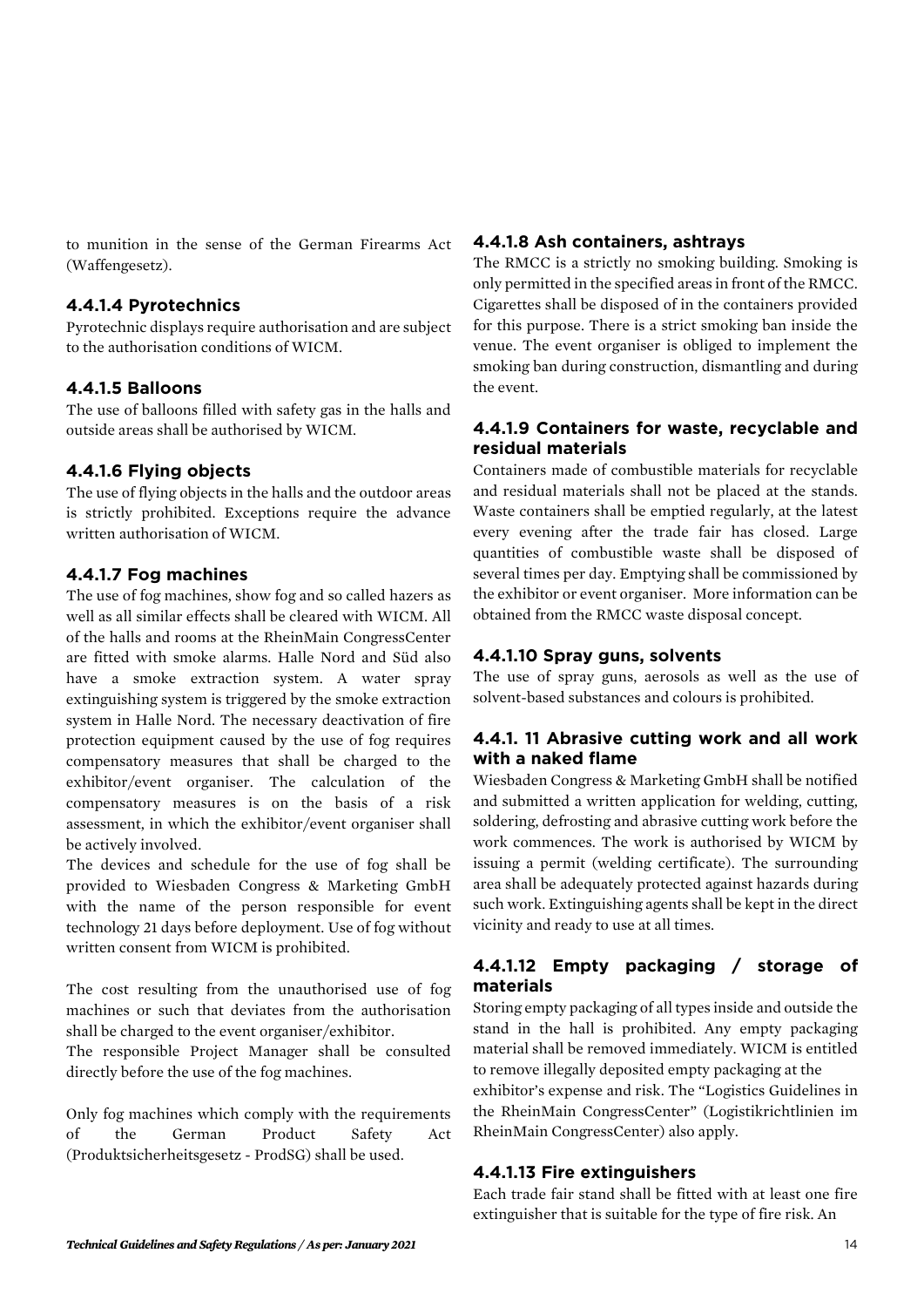additional fire extinguisher shall be placed every 200 m². In order to facilitate the unique allocation of the fire extinguishers inside the stand area, the exhibitor shall label them with the stand number and the name of the exhibitor.

# **4.4.2 Ceilings / covering over the stands**

In order to ensure that sprinkler protection is not impaired, stands in halls with sprinklers shall always be open at the top. Ceilings/covering shall be considered open when no more than 50% per m² of the area is covered or when sprinkler compatible materials with a minimum mesh size of 2 x 4 mm or 3 x 3 mm are used (no smoke out). The tarpaulin shall be hung horizontally and only with one layer.

Tarpaulins shall not be permitted to sag (see also section 4.9.2 for two-storey constructions).

Deviation from this requirement shall effect compensatory measures on the part of the stand constructor. These shall be cleared with WICM, additional cost shall be charged to the event organiser, exhibitor or stand constructor and shall be subject to their conditions.

#### **4.4.3 Glass and acrylic glass**

Only safety glass suitable for the purpose shall be used. For glass constructions (in floors, railings, facades and ceilings), please contact the "Technisches Veranstaltungsmanagement" department.

Exposed edges of panes of glass shall be worked or protected such as to prevent the risk of injury. Structural elements made entirely of glass shall be marked at eye level.

#### **4.4.4 Enclosed rooms**

All rooms that are fully enclosed (inside other rooms) and have neither optical nor acoustic connection to the hall shall be fitted with an optical and acoustic alarm system in order to guarantee that alarms can be perceived at the stand at all times. Alternative measures can be authorised in exceptional cases. Rooms with a capacity for more than 200 persons require special authorisation.

Enclosed rooms (rooms that can only be exited through other used rooms) shall only be permissible under the following conditions:

 In the rooms through which enclosed rooms exit, there shall be a suitably wide escape route (at least  90cm) which shall be usable at all times. It shall be possible to see into and from the adjoining room. If necessary, mobile smoke alarms shall be mounted inside enclosed rooms for a fee.

#### **4.5Exits, escape routes, doors**

#### **4.5.1 Exits and escape routes**

The walking distance from any point in the exhibition area to an aisle shall be no more than 20m. Auditoriums with an area greater than 100m² shall each have at least two exits located as far apart as possible and opposite the escape routes.

The number of and clear width of escape routes (exits, stairways, hallways) shall meet the following minimum requirements:

- Up to 100m²: 1 escape route, 0.90m wide
- Over 100m² and up to 200m²: 2 escape routes, each 0.90m wide
- Over 200m² and under 400m²: 2 escape routes, each 1.20m wide. The escape routes shall have signage in accordance with ASR A 1.3 (Health and Safety Signage).

# **4.5.2 Doors**

The use of swing doors, revolving doors, code-operated doors, sliding doors as well as other entrance barriers on escape routes is not possible.

#### **4.6Platforms, ladders, stairs, landings**

Publicly accessible areas that directly border on areas more than 0.20 m below them shall be bordered by railings unless they are not connected to steps or ramps with a lower area. Ramps located at emergency and escape routes shall have a maximum 6% slope. The railings shall be at least 1.10m high. Fencing and railings of areas on which small children can be expected shall be designed such that they are difficult to climb over. The gap between the parts of the railings in one direction shall not exceed 0.12 m. The handrails shall be rigid, secure to grip and have no exposed ends. A verifiable, structural certificate shall be provided for the platform; cost shall be incurred for the inspection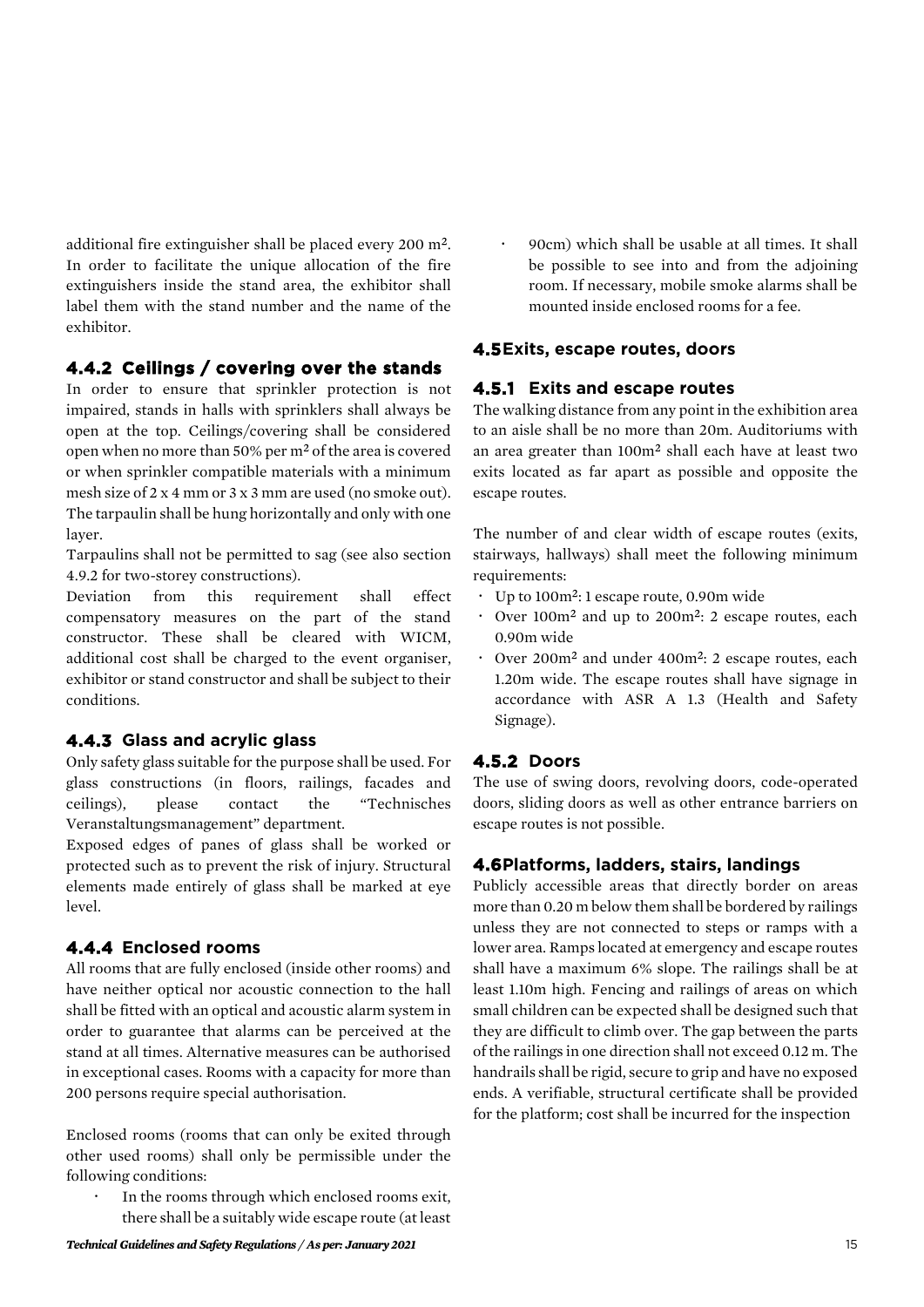and approval of this special construction, which shall be passed on to the exhibitor/stand constructor.

The load-bearing capacity of floors shall, depending on their usage, in accordance with DIN EN 1991-1-1/NA in combination with NA, table 6.1 DE, [cat. C1] be designed for at least for 3.0 kN/m2. Accessible single-level platforms shall be 0.20m above floor level at the most. Ladders, stairs and landings shall comply with German accident prevention regulations. Storage under platforms and podiums is not permitted. These shall be set up free of any fire load. (German regulations governing the set-up and operation of nues - MVStättVo section 11, section 2), (see 4.9.6).

# **4.7Stand design**

#### **4.7.1 Stand appearance**

The event organiser/exhibitor is responsible for the stand design. In so doing, the typical exhibition criteria of the event shall be applied. Walls that border aisles used by the visitors should be designed to include show cases, niches, displays and the like. The rear sides of stands from a height of 2.50m adjacent to neighbouring stands shall be kept neutral in order not to impair the design of the same.

The use of products that were manufactured using exploitative child labour in the sense of the ILO Convention 182 to design and furnish the stand is prohibited.

#### **4.7.2 Verification of rented areas**

The rented area shall be marked out by Wiesbaden Congress & Marketing GmbH. Every event organiser, exhibitor/stand constructor is obliged to inform themselves on-site about the location, dimensions and any fixtures, the applicable laws, ordinances and technical guidelines. Wiesbaden Congress & Marketing GmbH shall assume no warranty for the accuracy of dimensions on hall and stand plans or for the condition of the route to the same. The stand shall be strictly observed. Lighting and signs shall not protrude beyond the stand boundaries.

#### **4.7.3 Interference with the permanent building structure**

Components of trade fair hall structures and their technical facilities shall not be damaged, dirtied or otherwise altered (e.g. drilling, driving nails or screws into the same). Painting, wallpapering, or affixing posters or other items is also prohibited. Components of trade fair

halls and their technical facilities shall not be subjected to static loads by stand structures or exhibits. The supporting columns of trade fair halls located within the stand area may, however, be enclosed up to the level of the maximum stand height allowed, provided that these shall not be damaged thereby. Leaning, storing or attaching objects and signs to the columns of the RheinMain CongressCenter and to panelling is strictly prohibited. It is not permitted to affix posters anywhere in the building.

The walking distance from any point in the exhibition area to an aisle shall be no more than 20m. Auditoriums with an area greater than 100m² shall each have at least two exits located as far apart as possible and opposite the escape routes.

The number of and clear width of escape routes (exits, stairways, hallways) shall meet the following minimum requirements:

- Up to 100m²: 1 escape route, 0.90m wide
- Over 100m² and up to 200m²: 2 escape routes, each 0.90m wide
- Over 200m² and under 400m²: 2 escape routes, each 1.20m wide. The escape routes shall have signage in accordance with ASR A 1.3 (Health and Safety Signage).

# **4.7.4 Hall floors**

Mats and other floor coverings shall be laid such that accidents are prevented, and shall not protrude over the stand boundaries.

When laying floor covering, care shall be taken to only use tape that does not leave any residues behind. Please do not stick double-sided adhesive tape directly to the floor of the hall. Double-sided adhesive tape shall only be used after covering the floor with packing tape first. Any damage caused by sticking adhesive tape to the floor shall be charged according to the cost-by-cause principle.

All materials used shall be removed without leaving any residues. Substances such as oil, grease, paint and the like shall be removed from the floor immediately. Painting or laminating the floor of the trade fair hall is prohibited.

Liquids shall not be let into the supply channels in the floor. No own assemblies shall be carried out in the utility ducts/supply channels.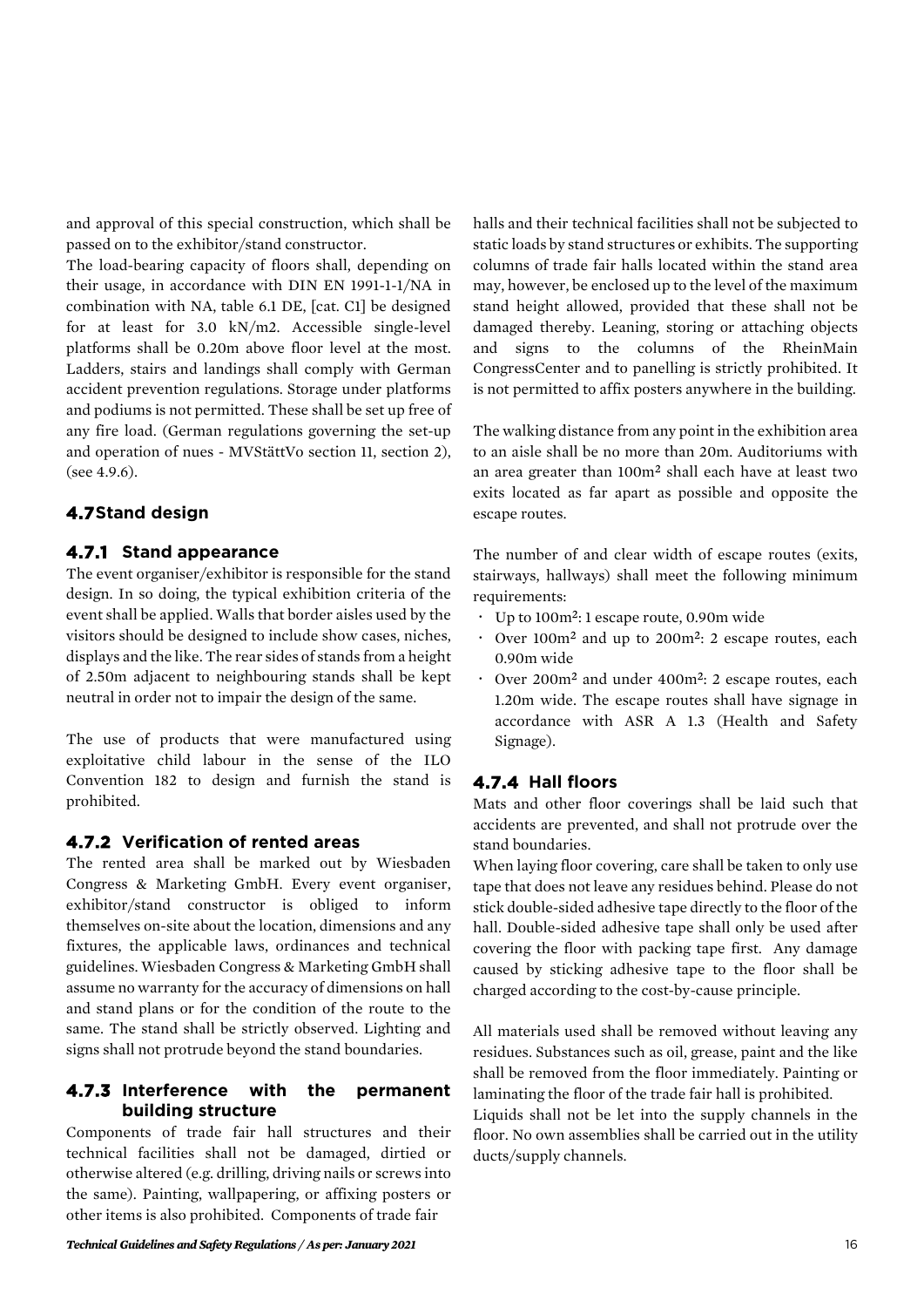# **4.7.5 Suspended items from the hall ceiling**

Items shall only be suspended from technical devices provided for this purpose and in accordance with the German regulations for occupational insurance schemes DGUV 17/18. This also applies for pre-rig and ground support. An appropriate base shall be used when building and dismantling truss systems or elements with sharp edges in order not to damage the floor. Items suspended from the hall or room ceiling require authorisation. Items shall only be suspended from the points designated for that purpose. Suspension points shall be handled by the specialist company commissioned by Wiesbaden Congress & Marketing GmbH only.

Only employees of WICM and companies commissioned by Wiesbaden Congress & Marketing GmbH are authorised to access the overhead machinery in Halle Nord. For complex systems, (e.g. three-dimensional point design), a load plan shall be submitted with the order for the points. WICM can request a static calculation without giving reasons and have the same tested for a fee. Care shall be taken during setting up loads with aids and appliances that no persons are underneath the load. Diagonal pulls, so called "bridles" at suspension points are not permitted on the RMCC grounds. WICM reserves the right to demand the installation of load measurement systems for statically indeterminate systems.

As a matter of principle, the load measurement systems shall be installed by WICM or their contractual partner. Load measurement systems shall be charged to the ordering party. The use of load measurement cells can minimize the maximum suspension height.

#### **4.7.5.1 Hangers, carabiners, safety ropes, truss points, fasteners (cable ties)**

The use of plastic cable ties for affixing parts exposed to static load is not permitted. Only approved fasteners shall be used as fasteners and for safety purposes (safety ropes in accordance with DGUV 17/18), including high-strength shackles, screw carabiners. Statically required fastening shall only be implemented using fastening elements approved for that purpose. Fitters shall provide a certificate of competence (skilled person for hangers). The dimensioning shall comply with the expected requirements. Verification of the dimensioning shall be kept available.

# **4.7.5.2 Chain hoists**

Electric chain hoists are bound under (Igvw SQ P2). Proof of yearly testing of the electric chain hoists shall be provided by having the test documents available. This test shall not replace the 4 yearly tests by an official expert.

As a matter of principle, manual chain hoists shall only be used for so called "single line" constructions. Their use in complex systems is prohibited. The support and load hook of a manual chain hoist shall be positioned vertically above the load's centre of gravity. A suitable person shall be present during the set-up and dismantling process for every manual chain hoist in the system. Lifting the load without the required number of persons is prohibited. The weights of chain hoists and auxiliary materials shall be listed in the load plan and included in the point load calculation. (Manual) chain hoists and lifting belts (polyester round hangers) shall always be additionally secured with a steel rope or an approved chain and be removed from the load.

# **4.7.6 Stand partition walls**

The rear wall of your stand shall be designed in a neutral white.

# **4.7.7 Advertising material / presentations**

Stand and exhibit lettering, company and brand logos shall not exceed the maximum construction height. They should have an attractive appearance. Presentations, visual advertising media, slow-moving and acoustic advertising media, and playback of recorded music shall be allowed, provided that neighbours are not disturbed thereby, there is no congestion in the aisles and the RMCC public address system in the halls is not drowned out. The sound volume shall not exceed 70 dB(A) at the stand boundary.

The distribution of printed matter and the deployment of advertising media shall only be permitted in the exhibitor's own stand area.

# **4.7.8 Barrier-free construction 4.8Outdoor areas**

The above regulations apply analogous for outside structures. The open space shall be accommodated and the wind load included in the calculations in the required standard proof of safety for outside structures. Use of ground anchors as well as making holes in the ground is prohibited. No structures shall be erected on the fountain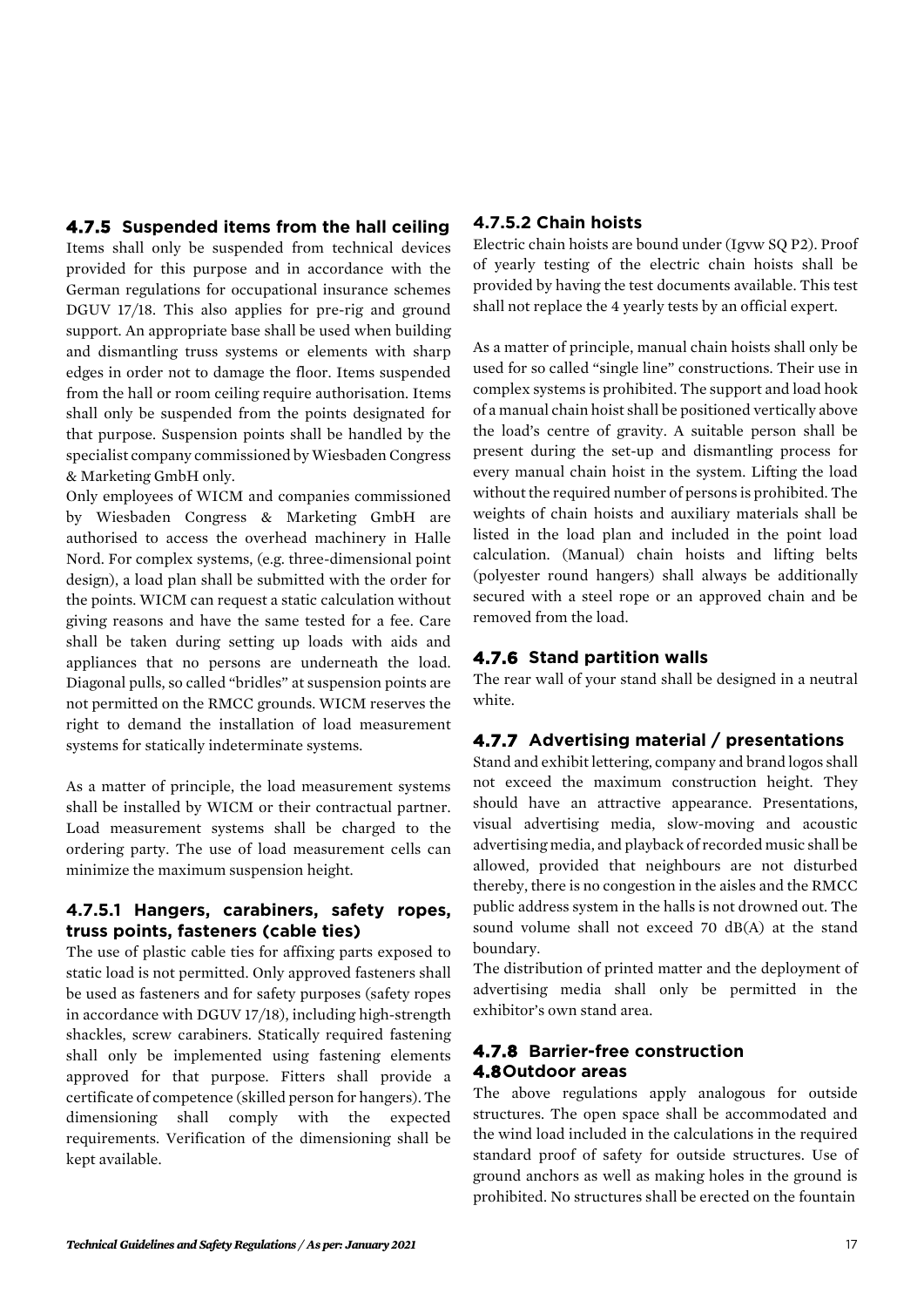area. The outdoor lighting of the RMCC shall not be impaired by structures. Green areas shall not be built on as a matter of principle. Trees and the roots thereof shall not be damaged or impaired. A valid inspection book shall be available if the structures are classified as flying structures.

When authorising structures in the outdoor area it shall be guaranteed that the area can be evacuated quickly in the event of severe weather. A responsible person shall be named to this end. This person shall be contactable via a mobile phone number for as long as the structure is standing and shall be able to initiate immediate hazard prevention measures in the event of an emergency. The event organiser shall bear the cost for any hazard prevention measures that WICM take, should the contact person not be contactable.

# **4.9 Two-storey structures**

# **4.9.1 Requests for approval**

A two-storey structure is only possible with written approval by WICM, Technisches Veranstaltungsmanagement. The request shall be submitted at the latest 6 weeks prior to construction. The assessment of the twostorey construction shall be charged to the event organiser, exhibitor or stand constructor.

The cost for the assessment does not cover the cost for a required fire alarm system or other fire protection measures that may become necessary.

#### **4.9.2 Restrictions applying to stand superstructures, safety clearances, height of stand interiors**

Wiesbaden Congress & Marketing GmbH reserves the right to reject two-storey structures at their own discretion in the interest of the overall design of the hall and for reasons of safety.

The clearance height of interiors in two-story structures shall be 2.30m on the ground floor and top floor.

Stand structures at the boundary to neighbouring stands shall be designed neutrally above a height of 2.50m.

The stand area with a superstructure through the top floor shall be fitted with an automatic fire alarm system/smoke alarms from a top-floor area of 30m².

These smoke alarms are connected to the fire brigade through the central fire alarm system and are temporarily integrated in the notification procedure. To this end, temporary route cards are created. The applicant shall

*Technical Guidelines and Safety Regulations / As per: January 2021* 18

contribute to creating the cards. If required, other measures and/or a fire safety assessment shall be submitted. The required compensatory measures shall be ordered by the event organiser, exhibitor/stand constructor from Wiesbaden Congress & Marketing GmbH, Technisches Veranstaltungsmanagement. The installations shall be organised by WICM and the cost incurred charged to the exhibitor. The structural calculations submitted to WICM that have been verified or are awaiting verification shall be forwarded to an engineering office commissioned by WICM for verification of conformity with the presented implementation plans. If there is no second static calculation verified by a second structural engineer, the engineering office shall verify the same themselves and charge the exhibitor separately. The structural engineer shall contact the stand construction manager in due course or after consultation with them for the purpose of inspecting the stand construction from a static perspective.

# **4.9.3 Live loads / design loads**

The following working load requirements apply to the top floor of a two-storey stand in a trade fair hall as perpendicular live loads in accordance with DIN EN 1991- 1-1 in combination with NA:2010-12 Table 6.1DE [cat C]:

- The following live load [cat C1] is required for limited use by trade visitors or stand personnel for meetings and customer service, i.e. furnished with tables and chairs arranged freely or in meeting rooms:  $q_k = 3.0$  $kN/m^2$ .
- The following live load [cat C3 or higher] is required for unlimited use as a freely accessible area for exhibition and assembly or sale area with or without dense seating:  $qk = 5.0 \text{ kN/m}^2$ .
- Stairs and landings shall be designed for a live load [cat. T2]:  $qk = 5.0 \text{ kN/m}^2$ .
- A horizontal load amounting to H =  $gk/20$  (gk = perpendicular live load) shall be assumed at the top floor height for a two-storey exhibition stand or grandstand in order to achieve adequate longitudinal and transverse stability. In accordance with DIN EN 1991-1-1/NA in combination with NA Table 6.12, railings and banisters shall be designed to withstand a horizontal live load (for areas of cat C1-C4) of  $qk = 1.0$ kN/m at handrail height. Evidence showing that the permitted loads on the hall floor have not been exceeded, e.g. by individual supports, shall be provided (see section 3.1. Hall data).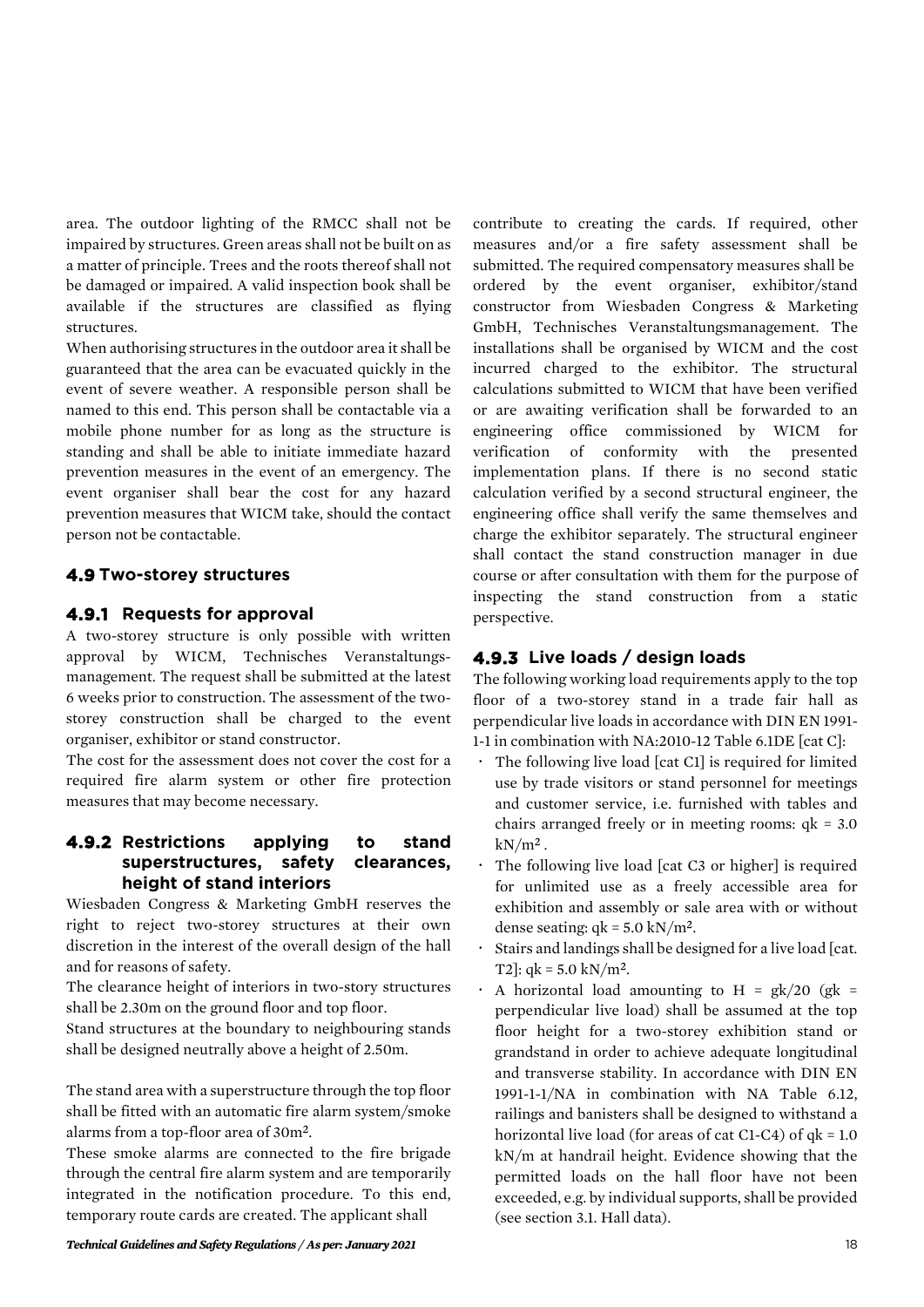# **4.9.4 Escape routes / stairways**

On the top floor of a two-storey exhibition stand, the walking distance from any accessible location to the nearest trade fair hall aisle shall not exceed 20m.

The number and clear width of escape routes (exits, stairs, hallways) shall be planned as follows at least:

- Up to 100m²: 1 escape route, 0.90m wide
- Over 100m² and up to 200m²: 2 escape routes, each 0.90m wide
- Over 200m² and under 400m²: 2 escape routes, each 1.20m wide

Top floors exceeding 100m² require at least two stairs located opposite one another.

All stairway structures shall comply with DIN 18065. The rise of the stairs shall not exceed 0.19m, the tread width shall not be less than 0.26m. The clear width of necessary stairs shall not exceed 2.40m. The clearance height shall be at least 2m. Steps shall be closed. Spiral or newel staircases are not permitted as necessary stairs. Handrails shall be secure to grip and be continuous. The side clearance of the handrails to adjacent construction elements shall be at least 0.05m.

# **4.9.5 Building materials**

All stand construction and decoration materials shall be at least class B1 in accordance with DIN 4102 or at least class B/C s1 d0 in accordance with EN 13501-1, that is, they shall be flame retardant, and shall not form burning droplets or toxic gases.

Special requirements can be made of bearing construction elements for safety reasons in isolated cases. The use of easily flammable materials, those which cause flaming droplets when burning, or which lead to the production of noxious gases such as polystyrene foam (Styrofoam), PVC or the like, as well as different acrylic glass products is prohibited. The materials used may not cause dense smoke in the event of fire.

# **4.9.6 Top floor**

Guards at least 0.05 m high that will prevent objects from rolling off shall be installed on the flooring of top floors, in the vicinity of railings, if required. Railings shall comply with sections 4.6 and 4.9.3 above. The top floor shall always be open on top. If this is not the case, relevant fire protection measures shall be necessary.

In addition to the fire extinguishers already available on the ground floor, at least one approved and suitable fire

extinguisher (in accordance with DIN 14406/EN3) shall be readily visible and close at hand per stairway.

# **5 Operational safety, technical safety provisions, technical regulations, technical utilities**

# **5.1 General regulations**

The event organiser/exhibitor is responsible for operational safety and compliance with occupational health and accident prevention regulations at the contractually leased area.

Construction and dismantling work shall only be performed within the framework of the occupational and commercial regulations. The provisions set forth in the German Illegal Employment Act (SchwarzArbG) shall be observed.

# **5.1.1 Damage**

Any damage on the event area, the buildings or facilities caused by event organisers/exhibitors or their agents shall be rectified after the end of the event by Wiesbaden Congress & Marketing GmbH or their agents at the expense of the exhibitor or party causing the damage.

# **5.2 Use of tools and other equipment**

The use of stud guns and stud drivers can be approved on a case by case basis. The use of woodworking machines without a chip/sawdust extraction system is not permitted. Only the freight companies contracted by WICM are allowed use cranes and forklifts.

Elevated working platforms shall only be operated by skilled personnel over the age of 18. The skills shall comply at least with the principles of the German regulations for occupational insurance schemes DGUV-G 308/ 008. The operating permit, valid and sufficient business liability insurance cover, authorisation for operation indoors as well as test certificate in accordance with accident prevention regulations shall be provided.

# **5.3Electrical installations**

# **5.3.1 Electrical connections**

Each stand that is to have a power supply shall receive, insofar as possible, one or more connections if desired. These connections shall only be installed by WICM or their agents. The layout plan indicating the desired position of the connections shall be submitted with the orders. Electricity consumption is covered by the basic fee.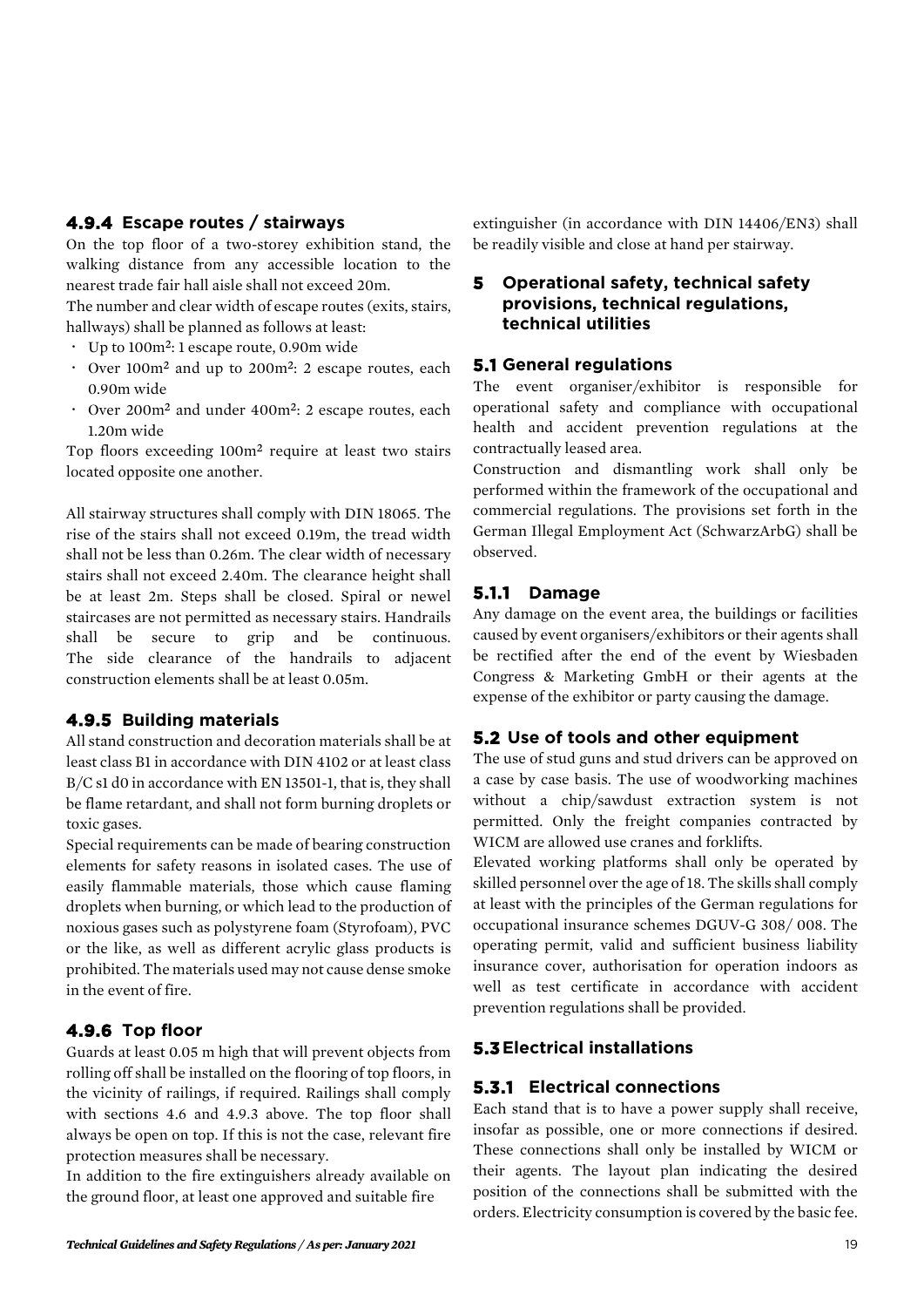For safety reasons, the power supply shall usually be cut off one hour after closing on the last day of the trade fair.

#### **5.3.2 Stand installations**

Electrical installation work inside the stands shall be provided by WICM after receiving an order.

Inside the stands, installations can be carried out by the exhibitor's own electricians or by specialist companies in accordance with German VDE (Electrical Engineering Association) electrical standards, the current regulations in Europe and state-of-the-art technology.

#### **5.3.3 Installation and operating regulations**

All electrical systems shall be installed and operated in compliance with the latest safety regulations of the German VDE (Electrical Engineering Association), in particular VDE 0100, 0100-718, 0128 and IEC standard 60364-7-711.

A 30 mA residual current operator device is obligatory for sockets and lighting circuits.

The percentage of high-frequency or low-frequency interferences transmitted to the network shall not exceed the values stated under VDE 0160 and VDE 0838 (EN 50 006 and EN 61000-2-4).

Potential equalisation (stand earthing) at metal constructions (e.g. truss points) with electrical loads shall be provided with additional potential equalisation (copper, min. 10mm²) (VDE 01000 part 711) by the assembler of the system.

Furthermore, only wiring of the types NYM, H05VV-F, H05RR-F with a minimum cross-sectional area of 1,5mm² Cu shall be used.

The use of bare electrical wiring and terminals on lowvoltage systems is prohibited. Secondary lines shall be protected against short circuiting and overloading. An information leaflet is available on request. Flexible cables (also ribbon cables) shall not be laid unprotected against mechanical loads under floors.

The operator shall assume no liability for any damage caused by the improper use of electrical services on the part of the lessee / exhibitor.

#### **5.3.4 Safety measures**

All electrical appliances which give off heat (hot plates, spotlights, transformers etc.) shall be mounted on noninflammable, heat-resistant, asbestos-free insulating bases in order to provide extra protection. Sufficiently large

distances, suited to the quantities of heat generated, from any combustible materials shall be maintained at all times. Lighting fixtures shall not be attached to any combustible decorations or the like.

#### **5.3.5 Emergency lighting**

Event structures and exhibitor stands in which, due to the nature of their construction, the existing general emergency lighting is not sufficient shall require their own additional emergency lighting as per VDE 0100-718. This shall be set up such as to guarantee finding the general escape routes safely.

#### **5.4Water and drain installations**

Every stand that is to be supplied water/drain shall receive one or more connections, if possible. These connections shall only be installed by Wiesbaden Congress & Marketing GmbH or their agents. A layout plan indicating the desired position of the connections shall be submitted with the orders and form. Once it has been approved, the water connection shall work at operating pressure. All installations inside the stand shall comply with the currently valid Drinking Water Ordinance of the state capital of Wiesbaden to ensure that the installation and operation of a water connection does not cause any longterm adverse effects on the quality of drinking water.

For reasons of hygiene, standpipes with backflow stop shall be used at the taps. An approx. 30cm \* 30cm and approx. 40 cm high box shall thus be placed at the tap by the supply channel. The pipes from the supply channel to the tap position are laid on the floor of the hall. For this reason, double flooring shall be strictly used when planning the stand. Link to Drinking Water Ordinance of the state capital of Wiesbaden: [https://www.wiesbaden.de/vv/medien/merk/53/Merkbl](https://www.wiesbaden.de/vv/medien/merk/53/Merkblatt_Trinkwasser_Maerkte_v._09.2010.pdf) [att\\_Trinkwasser\\_Maerkte\\_v.\\_09.2010.pdf](https://www.wiesbaden.de/vv/medien/merk/53/Merkblatt_Trinkwasser_Maerkte_v._09.2010.pdf)

#### **5.5Compressed air / gas installations**

#### **5.5.1 Compressed air**

The RMCC does not have a central compressed air supply.

# **5.5.2 Gas**

The RMCC does not have a central gas supply.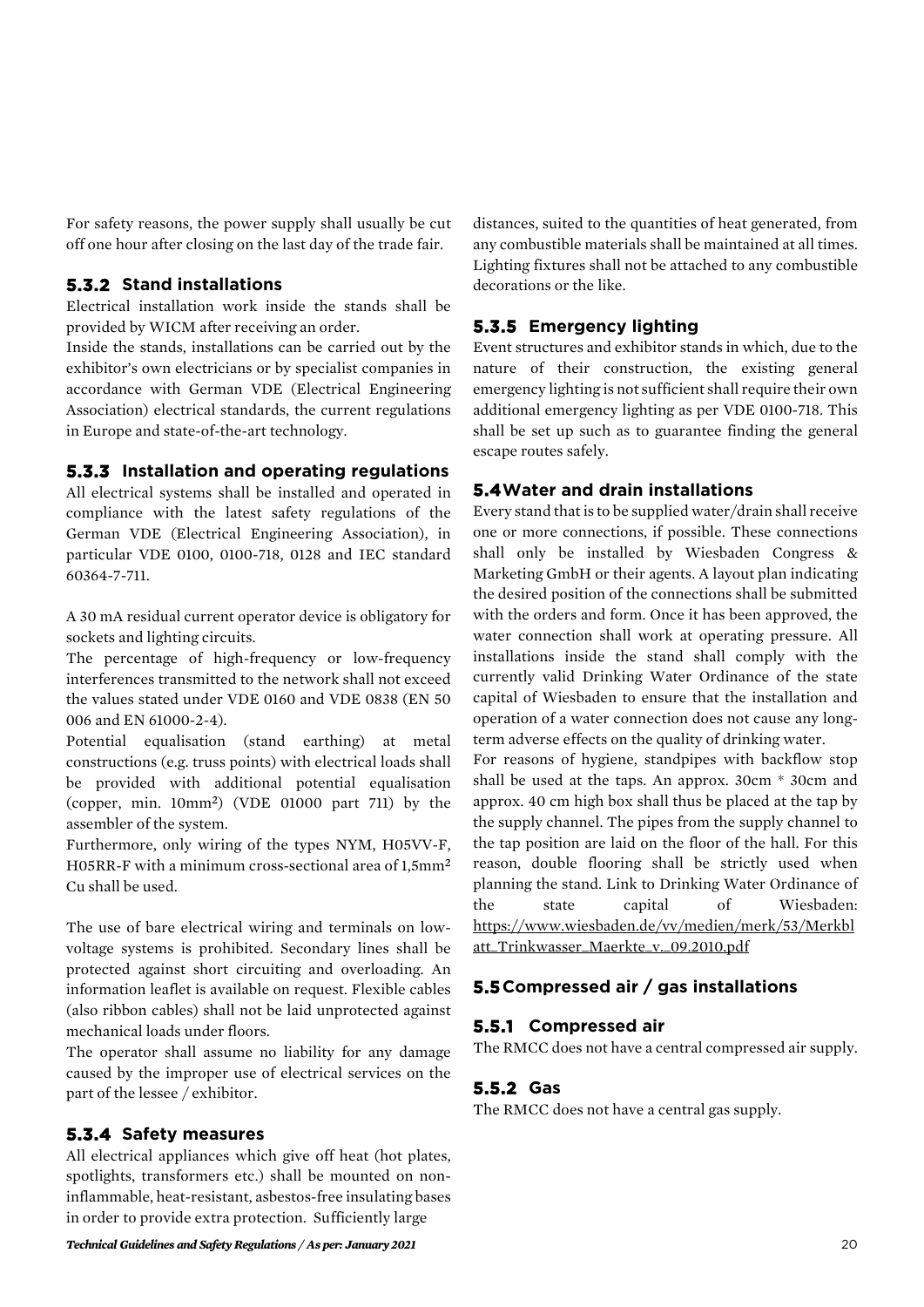# **5.6Machinery, pressure vessels, exhaust systems**

#### **5.6.1 Machinery noise**

In the interest of all exhibitors and visitors, the operation of machines and devices that make noise should be limited as much as possible. Noise levels at stand boundaries shall not exceed 70 dB(A).

# **5.6.2 Product safety**

All exhibited technical equipment and consumer products shall comply with the requirements of the German Product Safety Act (Produktsicherheitsgesetz - ProdSG).

Technical equipment and consumer products which do not comply with the these requirements shall be given a clearly visible sign/label indicating that they do not comply with the requirements and can only be purchased after compliance with the legal requirements is given. For technical equipment and consumer products bearing the CE label, the declaration of conformity by the manufacturer shall be available at the stand.

The stand personnel shall take the necessary precautions for the protection of persons during demonstrations.

# **5.6.2.1 Protective guards**

Components of machinery and apparatus shall only be taken into operation with all of their protective guards. The normal protective guards can be replaced by a safe cover made of organic glass or similar transparent material.

If equipment is not taken into operation, the protective guards can be removed to enable visitors to see the design and workmanship of the concealed components.

The protective guards shall then remain visibly placed beside the machine.

#### **5.6.2.2 Inspection procedures**

The exhibited technical equipment shall be inspected by the responsible regulatory authority, if applicable, jointly with the responsible specialist committees of employers' liability insurance associations with respect to accident prevention and safety-related design, and their compliance with the safety requirements determined. In order that CE labels can be inspected by the authorities, the EC declaration of conformity shall be available for inspection at the stand at all times. In cases of doubt, the exhibitor should contact the responsible authority before the trade fair begins.

#### **5.6.2.3 Ban on the operation of equipment**

In addition, WICM is entitled to prohibit the operation of machines, apparatus and devices at any time if, in their view, there is a risk that the operation of the same would endanger persons and property.

# **5.6.3 Pressure vessels**

# **5.6.3.1Certificate of approval**

Pressure vessels shall only be operated at the stand if the tests required under the German Ordinance on Industrial Safety and Health (Betriebssicherheitsverordnung - BetrSichV) have been carried out.

The test certificates issued based on said testing shall be kept by the pressure vessel at the exhibition site and shall be presented to the responsible regulatory authority upon request. The responsible regulatory authority can provide information on the pertinent regulations.

# **5.6.3.2 Inspection**

In addition to the submission of certification of structural and hydrostatic pressure testing (EC declaration of conformity and required documentation in German or English), on-site approval is also required. Pressure vessels requiring inspection that are registered up to four weeks before the trade fair begins can be subjected to an inspection test at the stand by an authorised expert commissioned by WICM up to one day before the trade fair opens. This inspection is chargeable. Inquiries shall be directed to the person responsible for your project at der Wiesbaden Congress & Marketing GmbH. A person who is responsible for the pressure vessel shall be present at the trade fair stand at all times.

# **5.6.3.3 Rented pressure vessels**

As pressure vessels from other countries cannot be assessed in the relatively short trade fair construction time, preference shall be given to tested rented vessels. Rented pressure vessels shall be provided for a fee.

# **5.6.3.4 Monitoring**

The required certificates of approval shall be kept on hand during the event for inspection by the trade regulatory authority. Information is available from the responsible regulatory authority.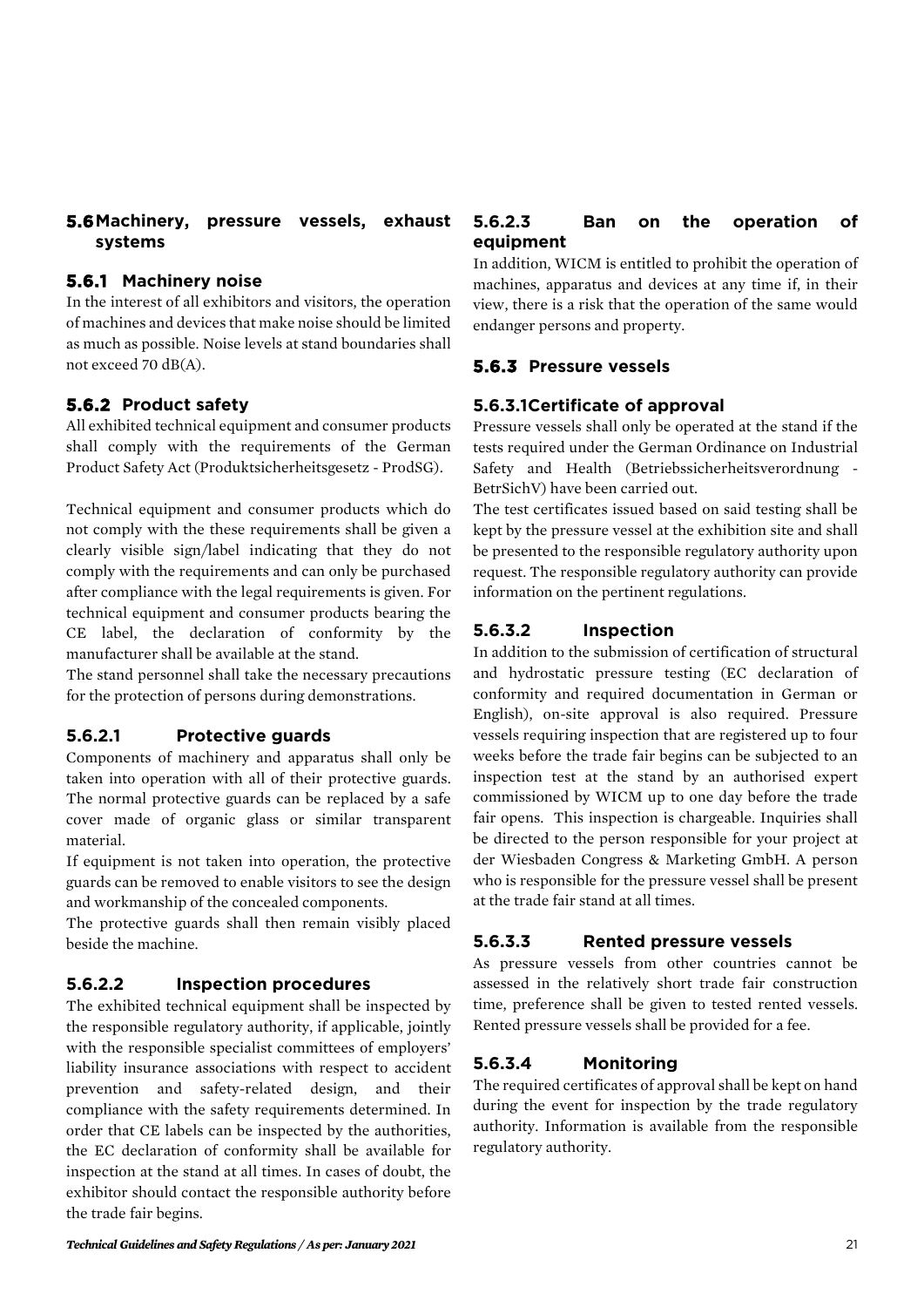# **5.6.4 Exhaust gases and vapours**

Combustible, harmful vapours and gases or those regarded as offensive by the general public emitted from exhibits or items of equipment shall not be passed into the trade fair halls. They shall be discharged to the outside through appropriate pipes in accordance with the provisions of the currently valid version of the German Federal Pollution Protection Act (Bundesimmissionsschutzgesetz).

# **5.6.5 Exhaust systems**

Combustible, harmful vapours and gases or those regarded as offensive by the general public shall not be passed into the trade fair halls. They shall be discharged to the outside through exhaust systems that must be planned, and purified if required, in accordance with the provisions of the currently valid version of the German Federal Pollution Protection Act (Bundesimmissionschutzgesetz). Exhaust systems shall be constructed by WICM only. The construction, dismantling and planning thereof are chargeable. This service shall only be provided if the order is placed on time and after receipt of advance payment.

#### **5.7Use of compressed gases, liquefied gases and combustible liquids**

#### **5.7.1 Compressed gas and liquefied gas systems**

The storage and use of compressed gas and liquefied gas in the trade fair halls and the grounds of the RMCC is strictly prohibited.

# **5.7.2 Combustible liquids**

#### **5.7.2.1 Storage and use**

The storage and use of combustible liquids (see Ordinance on combustible liquids, Federal Law Gazette, BGBl 1) shall only be permitted with the written authorisation of Wiesbaden Congress & Marketing GmbH. WICM shall thus be notified of the intended use in writing in time – at least 14 days before the event begins.

Authorisation for the storage and use of combustible liquids can only be granted for the operation or demonstration of exhibits. A written request to this end with safety data sheet and risk assessment shall be

submitted to WICM. Dummies shall be used for advertising and decoration purposes.

# **5.7.2.2 Storage of operating supplies**

Supplies of combustible liquids sufficient for one day's operation and/or demonstration only shall be stored at the stand. The amounts needed shall be provided in the request.

The following rules shall be strictly observed and implemented when storing hazardous substances:

- Technical Rules for Hazardous Substances (TRGS) 510 "Storage of Hazardous Substances in Non-stationary Containers"
- Technical Rules for Operational Safety (TRBS) 2152 "Hazardous Explosive Atmospheres" / General and Parts 1-3
- Technical Rules for Operational Safety (TRBS) 2153 "Avoidance of Ignition Hazards Resulting from Electrostatic Charges"

# **5.7.2.3 Storage vessels**

Daily supplies shall be clearly stored in closed, unbreakable vessels and protected against unauthorised access by third parties. The storage vessels shall be stored in non-flammable collection containers.

# **5.7.2.4 Storage location**

There shall be a strict smoking ban at the storage location. Suitable "No smoking" signs shall be posted. Suitable manual fire extinguishers shall be on hand at all times. All cost resulting from a breach of this rule shall be charged to the party who caused the same.

# **5.7.2.5 Operation requirements**

Systems that are operated or demonstrated with combustible liquids shall be fitted with non-flammable collection containers at their fillers and the points where liquids can leak. Due to the potential risk of fire or explosion, any leaked combustible liquid shall be removed from the containers immediately and safely disposed of.

# **5.7.2.6 Filling with liquids**

As filling the liquids poses a considerable hazard, the utmost care and caution shall be taken at this time. Filling shall only take place at times when no visitors are on the premises. Static charges and sources of ignition shall be kept away during filling.

# **5.7.2.7 Empty containers**

Empty containers in which combustible liquids were contained shall not be kept or stored at the stand in the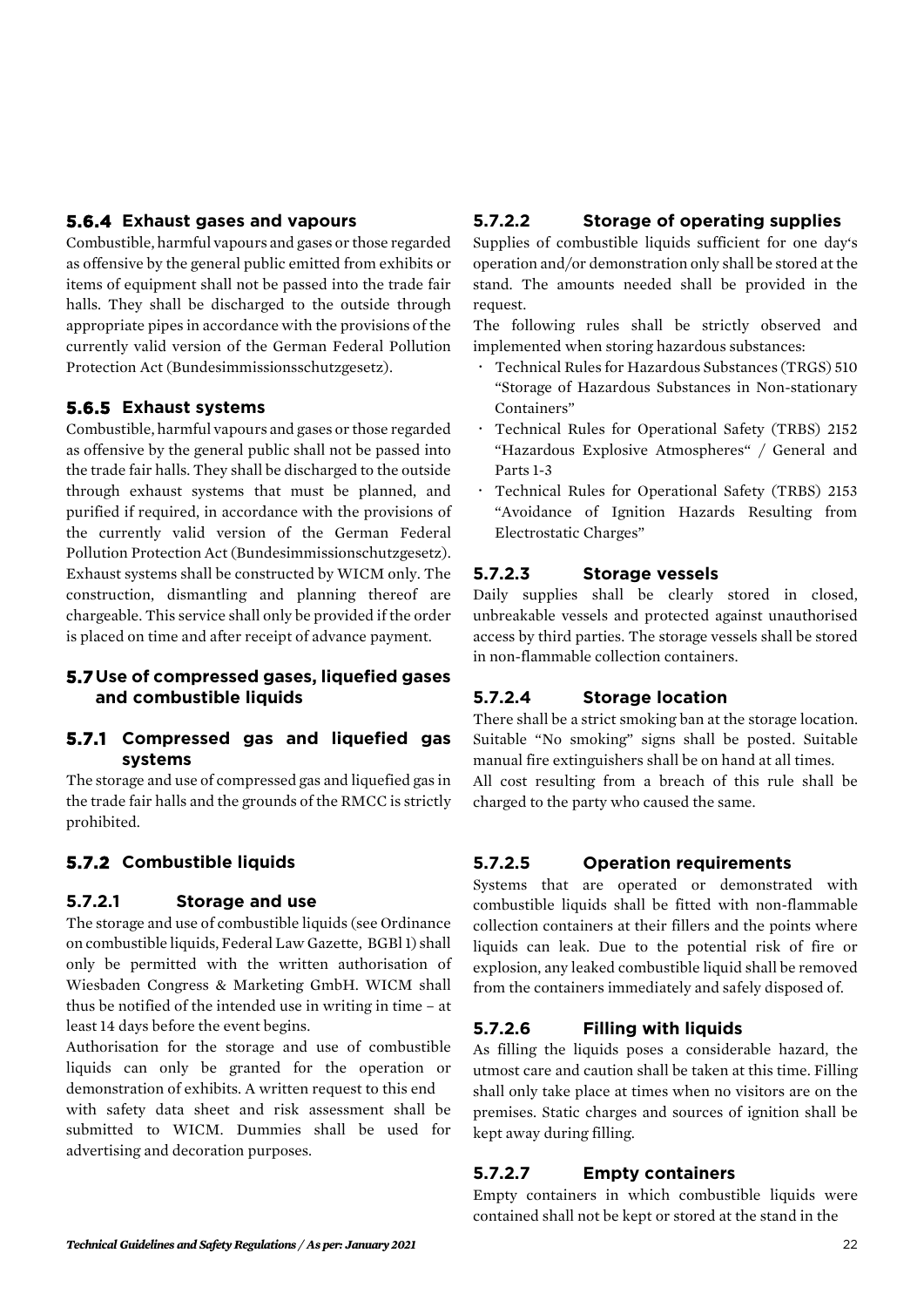hall. Information shall be provided on the previous use and possible risk when disposing of the containers.

#### **5.8Asbestos and other hazardous substances**

The use of hazardous substances and building materials that contain hazardous substances is not permitted. The basis for this injunction is the German Act on Protection Against Hazardous Substances (ChemG), German Federal Law Gazette (BGBl) 1, part 1, page 1703, in conjunction with the German Regulation on Prohibited Chemicals

(ChemVerbotsV) as well as the Regulation on Hazardous Substances (GefStoffV).

#### **5.9Film and televisual screenings, slide shows and other presentations, stages**

The currently valid version of the Hessian guidelines for public meeting places (Versammlungsstättenrichtline) apply.

# **5.10 Radiation protection**

#### **5.10.1 Radioactive substances**

Handling radioactive substances requires authorisation and shall be cleared with WICM. The authorisation shall be applied for at the responsible authority in accordance with German Radiation Protection Regulations (Strahlenschutzverordnung) and shall be presented to the WICM at least six weeks before the trade fair begins. Insofar as authorisation has already been granted, evidence shall be furnished that the intended handling of radioactive substances on the premises is legally covered.

# **5.10.2 X-ray equipment and stray radiation sources**

The operation of x-ray equipment and stray radiation sources requires authorisation and shall be cleared with Wiesbaden Congress & Marketing GmbH. The Ordinance on Protection Against Radiation Injuries (RöV, Federal Law Gazette - BGBI I) shall be observed at all times.

According to sections 3, 4, 5, 8 RöV, the operation of x-ray equipment and stray radiation sources requires authorisation or notification. The responsible authority for the exhibition site is the Regierungspräsidium Darmstadt, Abt. Arbeitsschutz und Umweltschutz Standort Wiesbaden Stadt Wiesbaden, Hochtaunuskreis, Main-Taunus-Kreis und Rhein-Taunus-Kreis, telephone number +49 (0)611 2209 -0, fax / +49 (0)611 3309 2537. The

applications or notification shall be informally submitted in triplicate at least 4 weeks before the event begins.

# **5.10.3Laser systems**

The operation of laser systems requires authorisation and shall be cleared with WICM. A written order for an official laser protection officer for the operation of the laser facility shall be included with the notification. The operation of laser systems shall be in compliance with the requirements of the German occupational health and safety regulations on artificial optical radiation 2006/25/EG / OStrV, DIN EN 60825-1 and DIN EN 12254, and for show lasers, the requirements of DIN 56912.

Technical or organisational measures shall be taken to ensure that persons are not exposed to laser radiation above the maximum permissible radiation levels when aligning and operating the laser system.

Devices/systems of classes 3R, 3B or 4 shall, before being taken into operation, be inspected by a publicly appointed and sworn in expert at the installation for their safety. A copy of the "Abnahmeprotokoll für eine vorübergehende Installation" (Acceptance protocol for a temporary installation) shall be provided to Wiesbaden Congress & Marketing GmbH. A tour inspection shall not replace the on-site inspection. The inspection protocol, the written order for a laser protection officer for the operation of the laser equipment, and proof of sufficient liability insurance cover shall be included with the notification.

# **5.10.4LED**

The operation of energy or bright LED systems and risk class 2 and 3 spotlights shall be notified to Wiesbaden Congress & Marketing GmbH before set-up. Suitable extinguishing agents shall be kept on hand and ready to use at all times.

#### **5.11 High-frequency equipment, radio systems, electromagnetic compatibility and harmonics**

The operation of high-frequency equipment and radio systems requires authorisation by the Federal Network Agency (Bundesnetzagentur) and shall be cleared with WICM in order to ensure the balanced distribution of frequencies and rule out any mutual interference where possible. The operation of high-frequency equipment and radio systems shall only be permitted if the same complies with the provisions of the German Telecommunications Act, Federal Law Gazette (BGBI) I as well as the Electromagnetic Compatibility of Equipment Act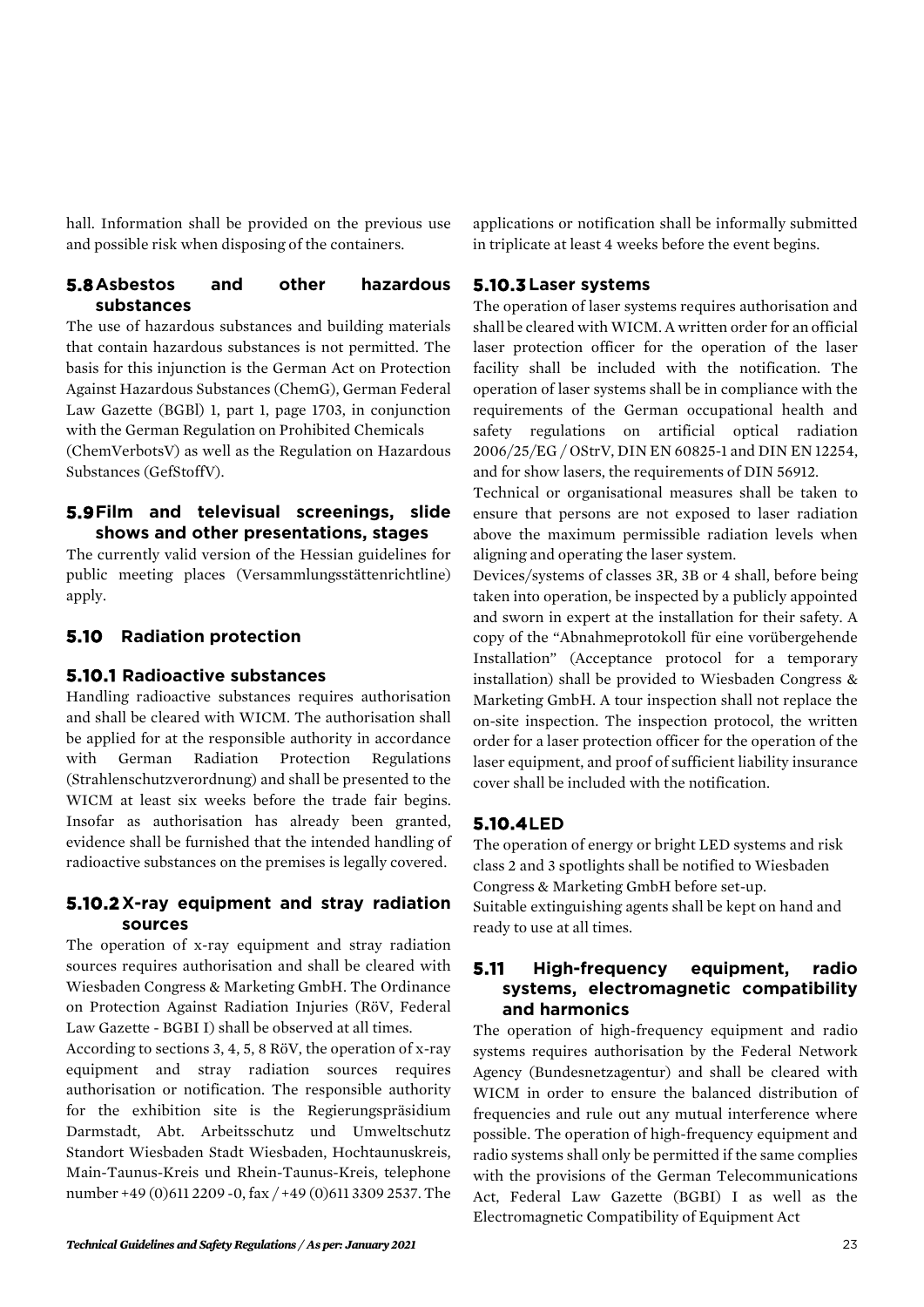(EMVG). The provisions of the  $26<sup>th</sup>$  Regulation on the Implementation of the German Federal Pollution Protection Act ("26. Verordnung zur Durchführung des Bundesimmissionsschutzgesetzes") shall be observed whenever exhibits or stand decorations that use electric, magnetic or electromagnetic fields are deployed. The electrical installations for the exhibits and exhibition stands shall be designed such as to avoid impermissible high circuit feedback from electricity harmonics to the trade fair power supply (see also section 5.3.3).

#### **5.12 Cranes, forklifts, empty packaging**

The operation of own cranes and forklifts on the trade fair grounds is prohibited. Only the equipment belonging to the freight companies contracted for the grounds shall be operated. The freight companies have the exclusive freight rights on the trade fair grounds, i.e. transporting exhibits, stand structures etc. to the stand incl. providing auxiliary equipment if required, and customs clearance for temporary or permanent import. The latest version of the General Terms and Conditions for German Freight Forwarders ("Allgemeine Deutsche Spediteurbedingungen" - ADSp) and the WICM "Schedule of Freight Forwarding Rates for Trade Fairs" (Speditionstarif für Messen) shall apply to all freight forwarding orders on the exhibition grounds.

Liability on the part of WICM for all risks that can result from the freight companies' work is precluded. Storing of empty packaging of all types at the stands is prohibited. Any empty packaging shall be transported by the freight forwarders authorised on the trade fair grounds to the storage area for empty packaging. The "Logistics Guidelines in the RheinMain CongressCenter" (Logistikrichtlinien im RheinMain CongressCenter) also apply.

# **5.13 Reproduction of music**

DIN 15905-5 requires that measures are taken to avoid damaging the hearing of the audience. To this end, a system for checking and recording noise levels is installed at events where the hearing of the audience might be damaged. An area of approx. 1\*1m close to the mixing desk shall be reserved for this purpose. The current noise level is displayed to the customer's or stand operator's responsible sound technician during the event and they shall react accordingly (reduce volume if necessary). The loudest point in the hall shall be located for installing the system. The operator's technicians shall carry out

different tests during the sound check. The customer or stand operator shall plan an additional approx. 30-60 minutes.

When using the customer's or stand operator's own sound systems, the noise level of which can drown out that of the public address system/automatic acoustic alarm for warning the visitors, a technical option to switch off the system shall be provided. This can be performed in different ways. The decision regarding the automatic deactivation shall be at the discretion of WICM.

Any kind of music reproduction shall be subject to provisions of the German Act for Protection of Copyright And Related Property Rights (Urheberrechtgesetz), §15 of the German Copyright Act (Urhebergesetz) (German Federal Law Gazette (BGBl), and shall require the approval of GEMA, the musical authors' rights society.

Music reproductions that have not been registered with GEMA may result in damage claims being filed by the latter (cf. § 97 of the Copyright Act).

# **5.14 Beverage dispensing systems**

The Ordinance on Beverage Dispensing Systems, Federal Law Gazette (BGBI) I shall be complied with for the setting up and operation of systems that dispense beverages at the stand. Authorisation by Wiesbaden Congress & Marketing GmbH is also required.

# **5.15 Food inspections**

The legal regulations, in particular those governing food hygiene, shall be complied with when samples of food are offered for immediate consumption.

# **6 Environmental protection**

WICM GmbH is fully committed to the preventive protection of the environment. The event organiser and the exhibitors are obliged to ensure that all WICM environmental regulations and standards are strictly observed at all times.

# **6.1 Waste management**

The following provisions are based on the German Recycling Act (Kreislaufwirtschaftgesetz - KrW-/G), the associated regulations and ordinances, state laws and municipal codes.

The exhibitor shall be responsible for the proper, environmentally friendly disposal of waste arising during the construction and dismantling of their stand, as well as during the event. The exhibitor is the party producing this

*Technical Guidelines and Safety Regulations / As per: January 2021* 24